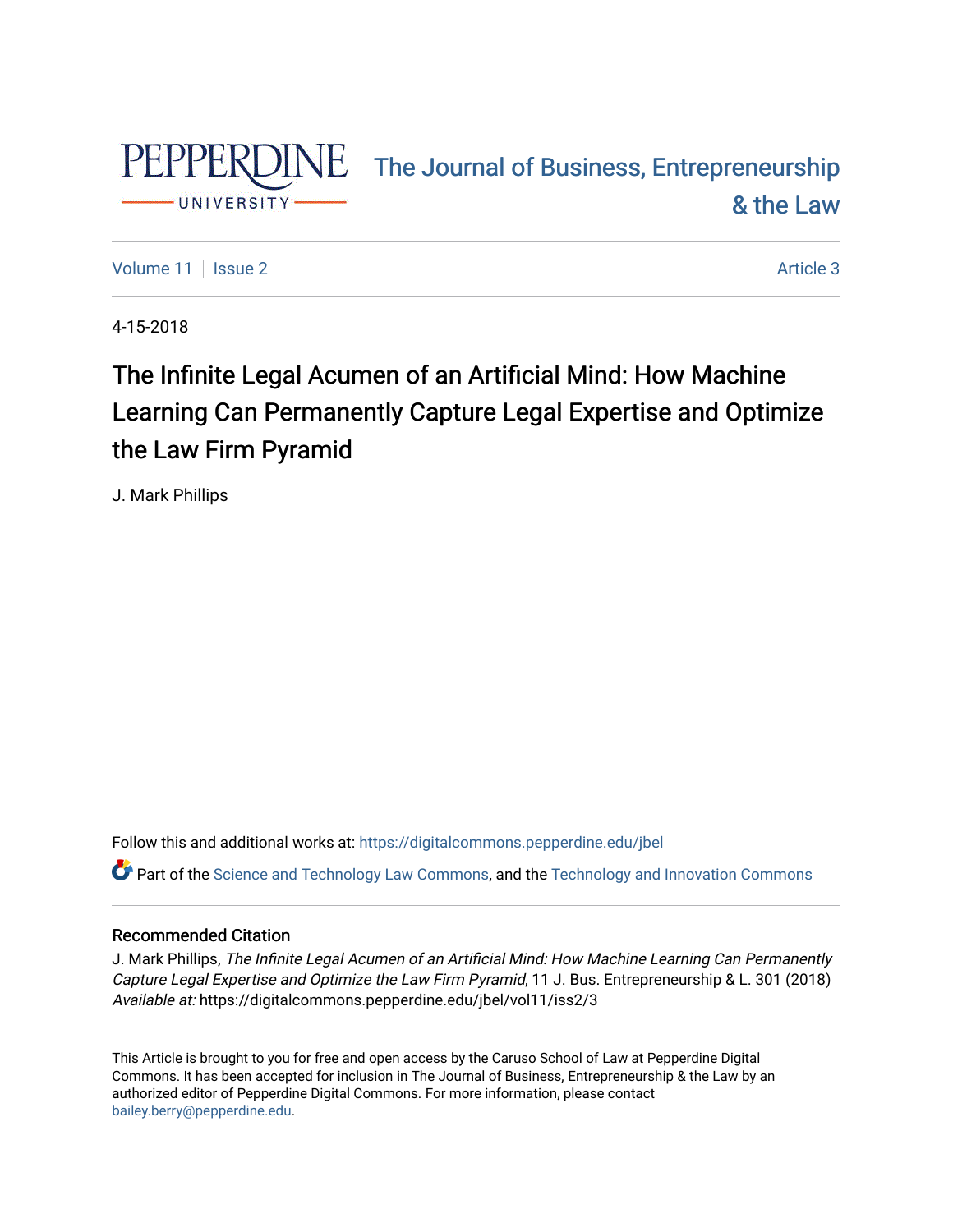# **THE INFINITE LEGAL ACUMEN OF AN ARTIFICIAL MIND: HOW MACHINE LEARNING CAN PERMANENTLY CAPTURE LEGAL EXPERTISE AND OPTIMIZE THE LAW FIRM PYRAMID**

### J. MARK PHILLIPS, PHD, JD/MBA BELMONT UNIVERSITY, JACK C. MASSEY COLLEGE OF BUSINESS

|                                                                | .302 |
|----------------------------------------------------------------|------|
|                                                                |      |
|                                                                |      |
|                                                                | .305 |
|                                                                | .306 |
|                                                                |      |
|                                                                |      |
|                                                                |      |
|                                                                |      |
|                                                                |      |
|                                                                |      |
| C. Continuous Cost Optimization and Client Management316       |      |
| D. Umbrella Technology for the Perfectly Leveraged Pyramid 318 |      |
| IX. Eternal Legal Acumen—A Permanent Competitive Advantage319  |      |
|                                                                | .320 |
|                                                                |      |

Mark is an Associate Professor of Entrepreneurship at Belmont University's Jack C. Massey School of Business and serves on the advisory board of Raiven, a machine learning start-up serving the healthcare and legal industries (www.raivenlegal.com). He received a JD/MBA from New York University and holds a PhD in Entrepreneurship and Professional Service Firm Management from George Washington University. The author would like to thank the editorial staff of JBEL, with specific thanks to Melissa Griffin for her professionalism and support.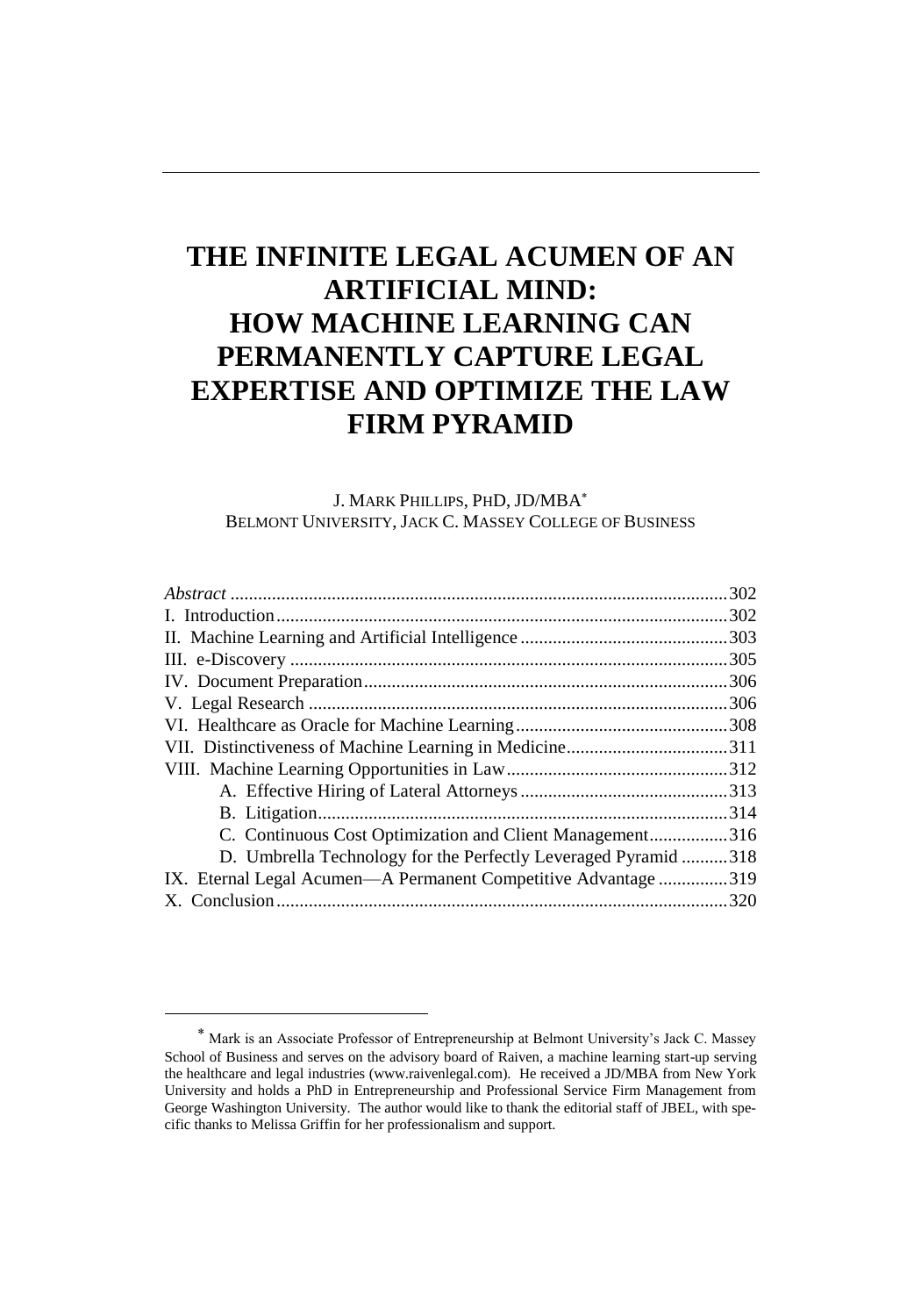#### *ABSTRACT*

*As the legal industry gradually integrates artificial intelligence (AI) into its practice, the underlying technology continues to advance at a fever pitch. Machine learning platforms arguably represent the pinnacle of AI development, and this technology currently augments and replicates intelligent human tasks in ways never before conceived. The business applications of machine learning are bearing fruit across a spectrum of industries and professions. Yet despite machine learning's demonstrated promise, its forays into the legal industry have been uneven. In fact, the most advanced forms of machine learning have been relegated primarily to lower-level attorney tasks such as e-discovery, due-diligence, and legal research and, unfortunately, have yet to be embraced by the upper echelon legal decision-makers and strategists. This article explores this technology's underutilization in law and highlights the inroads made by machine learning in other professions such as healthcare. It then provides an illustration of the capacity of machine learning and develops detailed hypotheticals of machine learning's potential impact upon several representative areas of high-level legal decisionmaking, including lateral hiring, litigation strategy development, cost optimization, and overall law firm management. Finally, this article argues that incorporating machine learning will enable firms to permanently capture attorney expertise and develop deep reservoirs of reputational capital as a source of enduring competitive advantage.*

#### <span id="page-2-0"></span>I. INTRODUCTION

After initially resisting artificial intelligence, the legal industry now appears comfortable integrating it into *some* routine legal practices. Natural language processing and manual coded search analytics provide the foundation for widely used e-Discovery practices, legal research aids, and advanced due diligence.<sup>1</sup> These technologies have undoubtedly produced great strides in the delivery and cost of legal services, yet the application of AI in the legal field remains limited in two distinct ways.

First, the most robust applications of artificial intelligence target the low hanging fruit of law firm tasks and focus primarily upon rote tasks or duplicable client matters that have long been the mainstay of junior attorneys. Such applications were well-suited to the early understandings and appetites of legal strategists, but given the growth of AI technology, this limited application fails to capture the possibilities currently at play in other fields. While augmentation of

<sup>1</sup> *See* Harry Surden, *Machine Learning and Law*, 89 WASH. L. REV. 87 (2014). *See also* Michael Mills, *Artificial Intelligence in Law: The State of Play 2016*, THOMSON REUTERS, https://www.neotalogic. com/wp-content/uploads/2016/04/Artificial-Intelligence-in-Law-The-State-of-Play-2016.pdf (last visited Mar. 10, 2018); Dana Remus & Frank S. Levy, *Can Robots be Lawyers? Computers, Lawyers, and the Practice of Law*, 30 GEO. J. LEGAL ETHICS 501 (2016).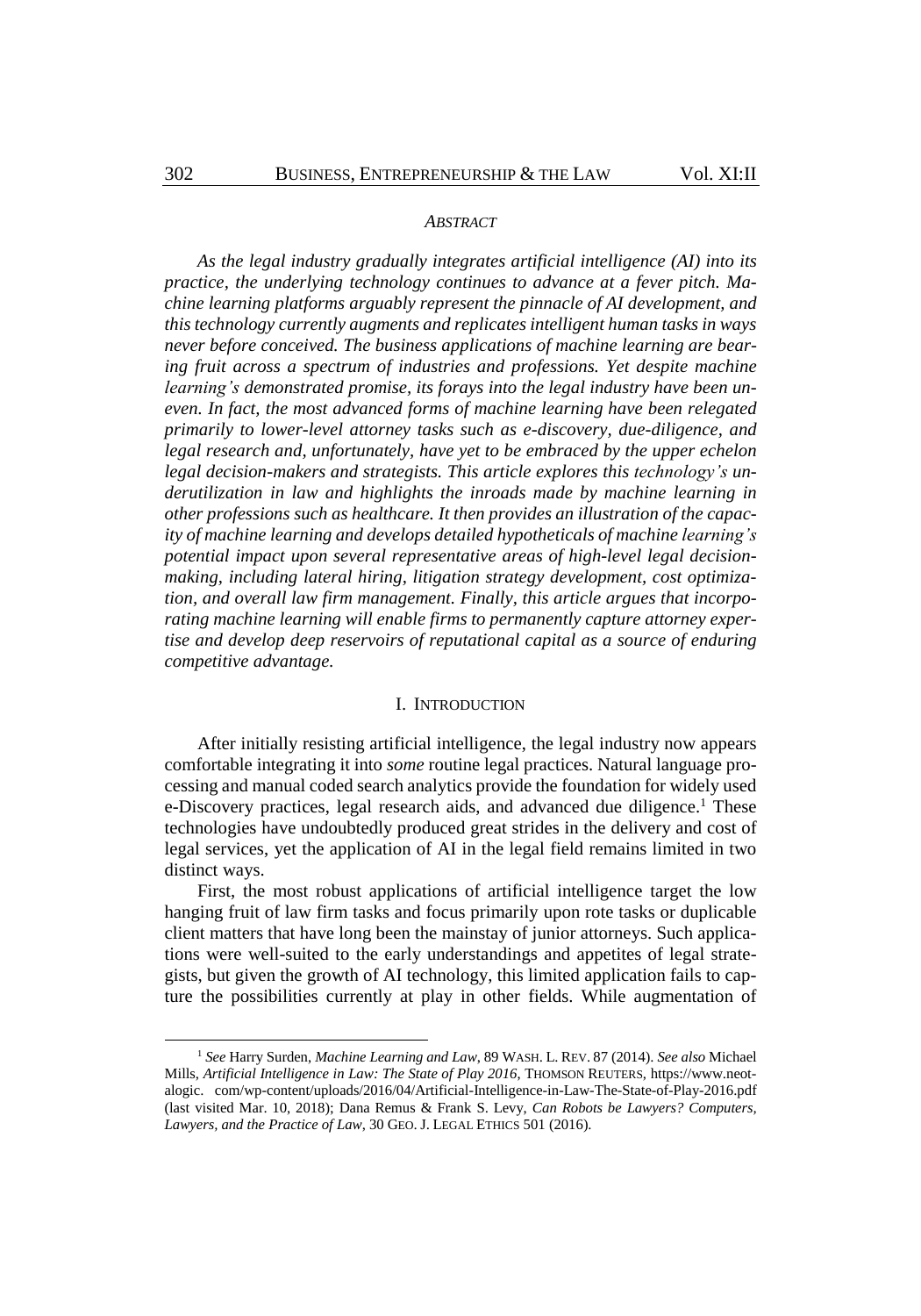lower-level tasks is undoubtedly important, the propensity for utilizing AI to augment high-level legal strategy and firm management holds immense promise. Not only do the upper-echelon strategic activities consume a considerable amount of attorney time, the effect of leadership decisions reverberates through law firms through host of tangential effects. 2

Second, some of the more advanced forms of AI, such as machine learning (ML), have failed to fully take hold in the industry. This lack of utilization is noteworthy because this frontier technology is being successfully integrated to great avail in other professions—most notably in healthcare. While the practice of law is clearly distinct among professions, meaningful similarities exist between the way machine learning could be used in both contexts, and those similarities may be instructive for paving the way for the future of machine learning in law.

In this article, I begin by defining and explaining machine learning as the current apex of artificial intelligence. 3 I examine the existing applications of this technology to the legal market, and then provide an in-depth look at how machine learning is utilized in healthcare. 4 I provide an assessment of the important similarities, as well as differences, between healthcare and law, and then proceed to illustrate a series of hypothetical applications of machine learning to situations involving law firm management and legal decision-making and strategy.<sup>5</sup> Finally, I argue that integrating such technology at the highest level will enable law firms to create sustainable competitive advantages among their peers—specifically by enabling them to permanently capturing the wisdom and expertise of their leading partners, and then leverage that acumen to the benefit of their attorneys and client alike $6$ 

#### <span id="page-3-0"></span>II. MACHINE LEARNING AND ARTIFICIAL INTELLIGENCE

Definitions of artificial intelligence abound, and they have changed dramatically over the past decade to reflect advances in technology. At the core of all such definitions, AI may be defined as computer systems that are able to perform tasks normally requiring human intelligence, which can imitate or simulate human intelligence.<sup>7</sup> While artificial intelligence takes many forms, it commonly takes the form of machines or software capable of visual perception, speech recognition, decision-making, and translation between languages.<sup>8</sup> Many iterations of AI depend upon human guidance in the form of code setting or rule making which then

<sup>2</sup> *See* Remus & Levy *supra* note [1,](#page-2-0) at 534–36.

<sup>3</sup> *See infra* Part II.

<sup>4</sup> *See infra* Parts III–VII.

<sup>5</sup> *See infra* Parts IX; X.

<sup>6</sup> *See infra* Parts XI; XII.

<sup>7</sup> MERRIAM WEBSTER DICTIONARY (2018), https://www.merriam-webster.com/dictionary/artifi cial %20intelligence; *see also*, Mills *supra* note [1.](#page-2-0)

<sup>8</sup> Bernard Marr, *What is the Difference between Artificial Intelligence and Machine Learning?*, FORBES (Dec. 6, 2016, 2:24 AM), https://www.forbes.com/sites/bernardmarr/2016/12/06/what-is-the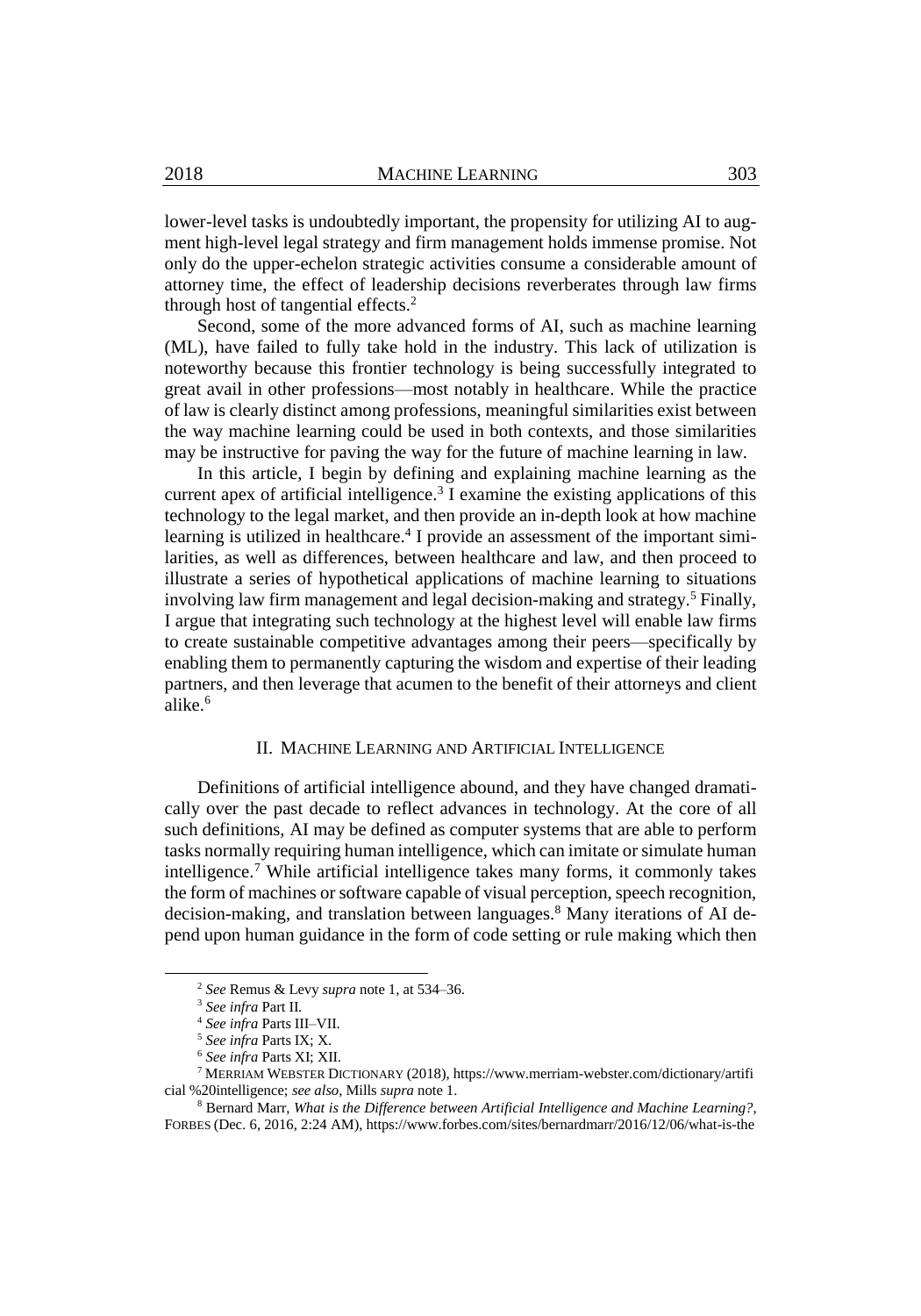enables the computer to "act" in a manner that reflects human intelligence, often in a way that imitates or outperforms humans.

Much like AI, conceptions of machine learning also cover a wide swath, but importantly, machine learning may be seen as a distinctive type of AI in which computer systems possess the capability to learn to improve in performance in some task independently of human guidance.<sup>9</sup>

There are competing interpretations of machine learning's place within the development of AI. Some regard machine learning as merely one of many subsets of AI, but a growing consensus views machine learning as the current apex of AI—the current realization of AI at its highest state.<sup>10</sup> This interpretation may reflect the fact that early forays into AI attempted to simulate the complexities of human thought as the means to replicating human task performance or the production of "intelligent" results.<sup>11</sup> By contrast, machine learning reflects an alternative approach that focuses upon creating results that appear "intelligent" or "human-like," without directly trying to mimic the nature of the human mind's activity.<sup>12</sup> In essence, intelligent results are attained through the use of advanced, self-learning algorithms.<sup>13</sup> Therefore the notion of learning present in machine learning refers not to the literal replication of cognitive and neural activity entailed in human learning, but rather the functional improvement of completing tasks or producing analytical outcomes.<sup>14</sup> In this vein, machine learning platforms combine algorithms with statistical analysis of data in order to independently learn meaningful connections, patterns, and relationships.<sup>15</sup>

Machine learning varies in the level of human supervision involved.<sup>16</sup> The most nascent frameworks are heavily supervised by humans, wherein the computer is guided by human rules or search terms and thereafter left to optimize resultant outcomes.<sup>17</sup> On the other side of the spectrum, some machine learning technology utilizes unsupervised learning, in which the machine mines data without an answer-key, so to speak, and identifies meaningful relationships and outcome correlations.<sup>18</sup> Between these two extremes are a multitude of semi-supervised variations of machine learning which involve some balance between human guidance and autonomous machine learning.<sup>19</sup>

<sup>11</sup> *Id.*

<sup>-</sup>difference-between-artificial-intelligence-and-machine-learning/3/#4cd1e86b2bfc; *see also* Mills, *supra* note [1.](#page-2-0)

<sup>9</sup> *See* Marr *supra* note [8;](#page-3-0) *see also* Mills, *supra* note [1.](#page-2-0)

<sup>10</sup> Surden, *supra* note [1.](#page-2-0)

<sup>12</sup> For deeper discussion of this distinction, see *id.*

<sup>13</sup> *Id.*

<sup>14</sup> *Id.*

<sup>&</sup>lt;sup>15</sup> For an excellent discussion of an example of machine learning, see Surden's exposition of how junk e-mail filters operate, in Surden, *supra* note [1.](#page-2-0)

<sup>&</sup>lt;sup>16</sup> KIMBERLY NEVALA, THE MACHINE LEARNING PRIMER, 14–18 (2018) (ebook).

<sup>17</sup> *Id.*

<sup>18</sup> *Id.* at 17.

<sup>19</sup> *Id.* at 16.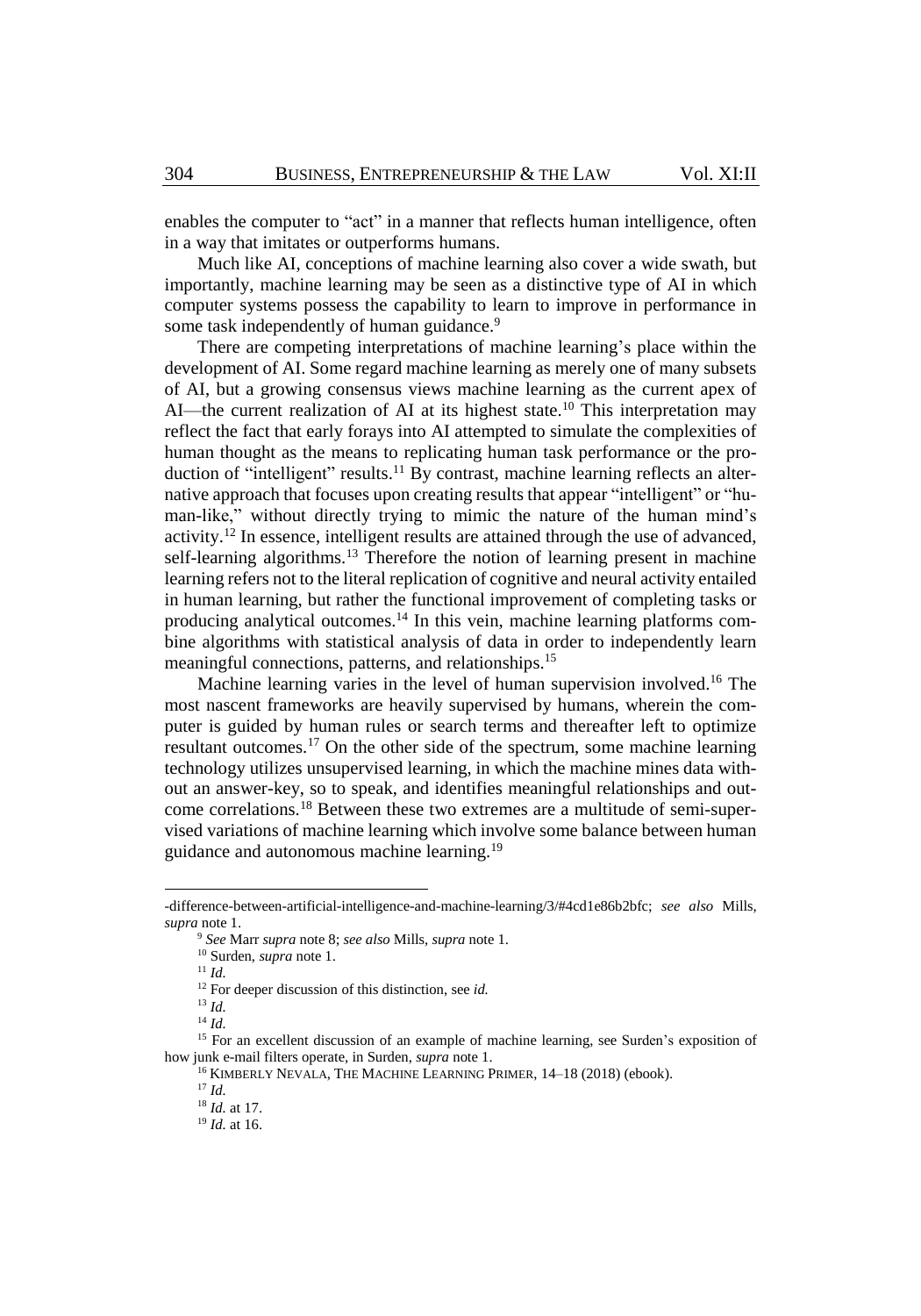Machine learning platforms may be particularly effective at a number of useful tasks. Specifically, machine learning may be applied to predict likely outcomes or actions based upon patterns, or to identify patterns and relationships among data variables that are difficult to discern.<sup>20</sup> As such, machine learning is particularly adept at addressing problems that pose unique challenges for traditional analytic techniques, such as when data sets have excessive numbers of variables relative to the number of records.<sup>21</sup> In addition, machine learning is useful in situations where formal rules are difficult to decipher and codify, even by human direction.<sup>22</sup>

Take, for example, the prospect of self-driving cars. As Nevala notes in her primer on machine learning, there are a limited number of actions that a car can take (i.e. forward, reverse, wheel turn, speed, etc.).<sup>23</sup> However, there are nearly infinite variables to interpret when taking those actions; not only are there speed limits and stop signs, but there are variable weather conditions, double-parked cars, pedestrians, and traffic jams to integrate when directing the car.<sup>24</sup> The complexity and fluidity of these various conditions make strict rule-setting for the vehicle nearly impossible, but machine learning platforms may interpret a byzantine array of data, as well as learn from prior decisions to make optimal decisions.<sup>25</sup>

With this distinction in mind, a brief overview of some of the machine learning technology currently at play in the legal industry may not only help clarify these concepts, but also reveal the uneven application of such technology. Remus and Levy provide a cogent analysis of some key categories in which AI is utilized in the legal field, each of which vary in the level of complexity and degree to which it is believed that AI can provide a benefit.<sup>26</sup>

#### III. E-DISCOVERY

One of the first and most well-established legal applications of AI focuses upon large-scale document review, particularly the application of e-Discovery. Dating back as early as the 1990s, natural language enabled algorithms have allowed attorneys to sift through massive amounts of documents for key words and concepts—a capability which is widely seen as saving mid-level and junior asso-

<sup>20</sup> *Id.*

 $^{21}$  *Id.* at 8. <sup>22</sup> *Id.*

<sup>23</sup> *Id.* at 11.

<sup>24</sup> *Id.*

<sup>25</sup> *Id.* at 11, 18.

<sup>26</sup> Remus & Levy, *supra* note [1.](#page-2-0) Please note that this discussion of AI in law is intentionally abbreviated and not intended to serve as an exhaustive review of the technology at play in the industry. The purpose of this Part is merely to highlight key elements of development in order to highlight gaps and opportunities existing at the highest levels of law firm management. A more complete review of current technology may be found in the work of Remus & Levy, although critical distinctions between AI and machine learning are not emphasized.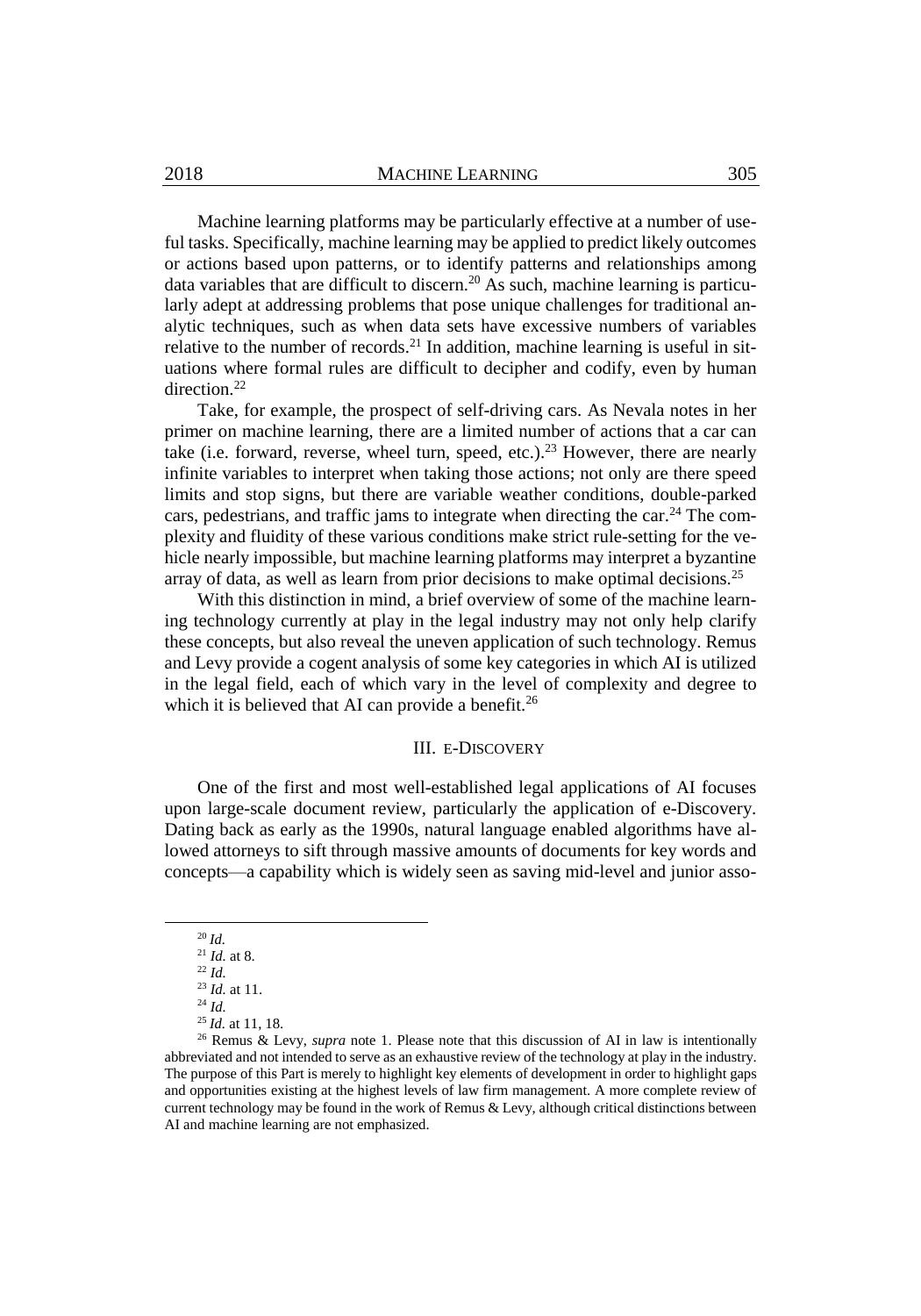ciates from spending innumerable billable hours searching such documents manually.<sup>27</sup> Such technology may be classified as supervised learning, in that an attorney typically guides the process by providing key words and concepts that are then identified via the e-Discovery platform.<sup>28</sup> Similar attorney-guided platforms have been developed with respect to due diligence as well.<sup>29</sup>

# IV. DOCUMENT PREPARATION

Beyond the realm of e-Discovery and due diligence, Remus and Levy highlight the development in document preparation and drafting.<sup>30</sup> While not squarely fitting within the purview of artificial intelligence, well-established players such as LegalZoom and Rocket Lawyer have provided individuals with a wide assortment of legal document templates for the general public.<sup>31</sup> This technology has enabled individuals to bypass attorneys in order to create simple wills, powers of attorney, advance medical directives, and a host of corporate filings and other business contracts.<sup>32</sup>

Although the technology underlying these two document preparation programs has made a significant impact upon the legal profession, they do not, as of this article, contain technology that approaches machine learning.<sup>33</sup> However, there are companies that moved beyond mere document preparation to legal document drafting, but such technology is currently in its nascent stages. $34$ 

#### V. LEGAL RESEARCH

Perhaps the greatest strides in the application of AI in law may be found in legal research. <sup>35</sup> Over the past two decades, Westlaw and Lexis have honed and expanded their key word and natural language search capabilities in legal research.<sup>36</sup> This has vastly enhanced the speed and accuracy with which attorneys can perform legal research—a fact that both expands the scope and reach of an

<sup>27</sup> *Id.* at 18, 41.

<sup>28</sup> *Id.* at 18.

<sup>&</sup>lt;sup>29</sup> *Id.* However it should be noted that the vast contextual understanding and recognition required by due diligence as opposed to e-Discovery presents some challenges to fully duplicating human analysis, and as such the level of usage by the legal profession lags behind e-discovery. *Id.*

<sup>30</sup> *Id.* at 22.

<sup>31</sup> *Id.* at 44.

<sup>32</sup> *Id.* at 23.

<sup>33</sup> *See* LEGALZOOM, www.legalzoom.com (last visited June 2, 2018); ROCKET LAWYER, www. rocket lawyer.com (last visited June 2, 2018).

<sup>34</sup> *Id.* at 22.

<sup>35</sup> *Id.* at 24–30.

<sup>36</sup> *Id.* at 24–26.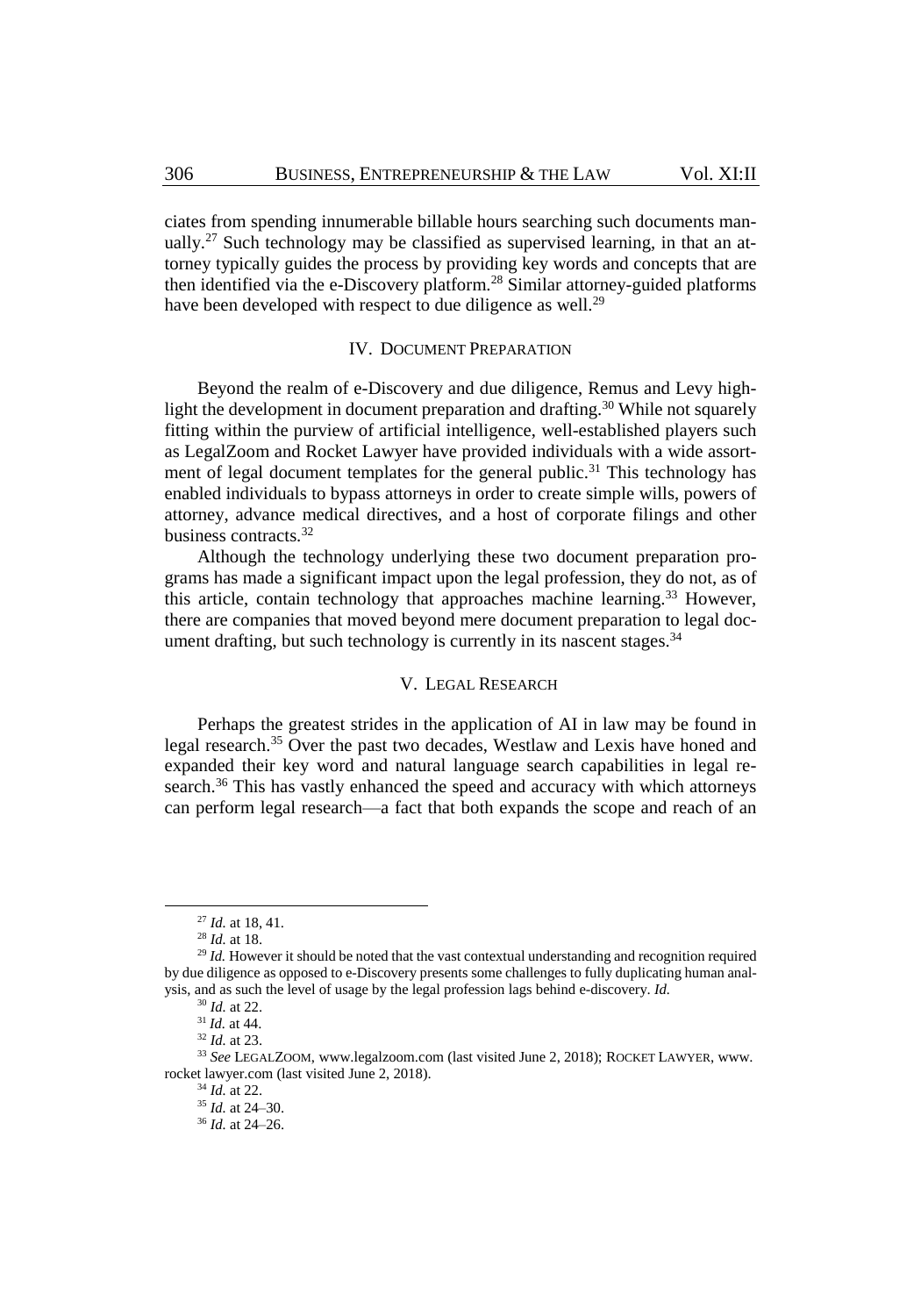individual researcher, and increases the speed with which attorneys can answer important legal questions.<sup>37</sup>

Although this supervised learning capability has exponentially expanded the capacity for legal research, the additional injection of unsupervised learning to legal research has provided a potentially game changing quantum leap for legal research. There is perhaps no better example of this technology than IBM's Ross intelligence platform.<sup>38</sup>

Drawing from the success of its Watson AI platform in other business applications, IBM developed Ross to be the quintessential legal research tool. Ross moves well beyond simply identifying legal cases and documents relevant to a legal inquiry, and instead provides a specific answer to a discrete legal question.<sup>39</sup> Importantly, this technology combines both cognitive computing and natural language processing in order to approach coherent answers to legal questions.<sup>40</sup> Not only may law firms be less aware of frontier machine learning technology, they may also not be aware of the potential impact and enhancement available from such technology.<sup>41</sup> The ability to translate new technology into cost savings or enhanced revenue may be critical to the ultimate adoption of such technology, and for this reason, technology may have been slower to develop.

A second possible reason for machine learning's position at the lowest rung of legal tasks may be a general lack of belief that such tasks could be accomplished through automation, no matter how advanced.<sup>42</sup> Closely related to this belief may be a fear of replacement. The prospect of being automated out of a job appeared specious at best to many attorneys when the advent of artificial intelligence emerged.<sup>43</sup> The practice of law—understanding complex legal codes and dicta as well as the nuances of judicial decisions and interpretations—always appeared beyond the reach and comprehension of any automated robot, no matter how advanced.<sup>44</sup> Yet as technology quickly advanced, and IBM Watson began beating humans at chess, and then Go, the prospect of automating legal reasoning

<sup>&</sup>lt;sup>37</sup> *Id.* at 43–44. This clearly has impacted the bottom line of law firms who rely upon the billable hour model of revenue.

<sup>38</sup> ROSS, http://www.rossintelligence.com (last visited Mar. 4, 2018); *see also Watson Takes the Stand,* THE ATLANTIC, *http://www.theatlantic.com/sponsored/ibm-transformation-of-business/w atson-takes-the-stand/283/* (last visited Mar. 4, 2018).

<sup>39</sup> *Id.*

<sup>40</sup> *Id.*

<sup>&</sup>lt;sup>41</sup> Tim Sandle, *Lawyers are turning to machine learning to ease caseload*, DIG. JOURNAL (Sept. 4, 2017), http://www.digitaljournal.com/business/lawyers-are-turning-to-machine-learning-to-easecaseloads/article/501622.

<sup>&</sup>lt;sup>42</sup> For discussion of attorney responses to technological replacement, see Susskind, Richard. Tomorrow's Lawyers: An Introduction to Your Future., Oxford Press, 2013; *see also* Remus & Levy, *supra* not[e 1,](#page-2-0) at 1–3.

<sup>43</sup> Dan Tynan, *Actors, teachers, therapists – think your job is safe from artificial intelligence? Think again*, THE GUARDIAN (Feb. 9, 2017), https://www.theguardian.com/technology/2017/feb/09/r obots-taking-white-collar-jobs.

<sup>44</sup>*See* Remus & Levy, *supra* not[e 1.](#page-2-0)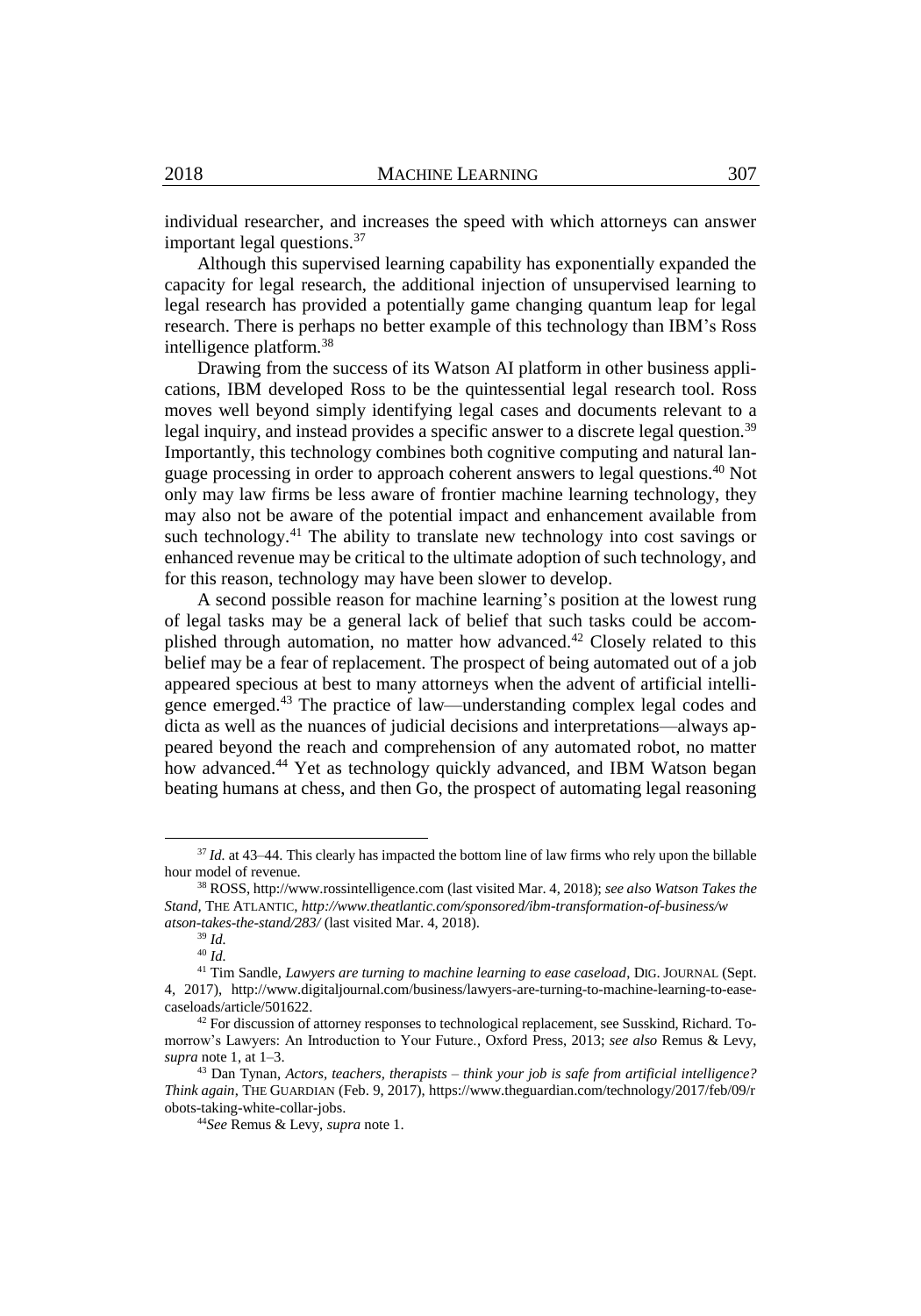and thought became more pronounced.<sup>45</sup> Complicating matters may have been that those most resistant to change occupied the highest positions in law firm hierarchies. The very wisdom, age, and expertise that enabled them to climb the legal ladder also may have entrenched them in a static position resistant to change.

A third possibility may simply stem from the fact that most legal technology companies' opening salvo of machine learning in the practice of law was directed at the lower level tasks of legal work. Whether due to the limitations of the early technology or due to the resistance of early adoption in the legal field, most of the initial inroads of machine learning in law focused on rote tasks that commonly dominated the work of lower level attorneys.

Regardless of the reason for the uneven integration of machine learning in the practice of law, highlighting the misrepresentation of technology at the upper echelon of legal practice provides an opportunity to envision applications that may enhance the practice of law for both legal practitioners and their clientele.

In order to explore the depth of possible applications of machine learning to the highest level of legal strategy and decision-making, we may look to other professional fields for guidance. The following Part explores some current advances taking hold of the healthcare profession, and then provides analogs to the legal industry. While the healthcare industry undoubtedly stands apart from the legal industry in many key ways, there are great similarities between the patient care decision-making and attorney-client decision-making that will be highlighted and expanded upon.

#### VI. HEALTHCARE AS ORACLE FOR MACHINE LEARNING

<span id="page-8-0"></span>The healthcare industry has enjoyed a renaissance of applied AI technology that promises great change in care management and medical practice for years to come.<sup>46</sup> Due to uncontrolled increases in cost of care, political ambiguity regarding regulations and coverage, and a general shift from *payment-for-service* approaches to *payment-for-outcome*, a surge of artificial intelligence and machine learning technology has emerged in the health care industry.<sup>47</sup>

The object of such technology may be conceived in myriad ways: enhancing the efficiency of patient care in hospitals, reducing repeat visits to care facilities, lowering the price of prescription drugs.<sup>48</sup> Yet, at the heart of any technology

<sup>45</sup> Marina Koren, *When Computers Started Beating Chess Champions*, THE ATLANTIC (Feb. 10, 2016), https://www.theatlantic.com/technology/archive/2016/02/when-computers-started-beating-ch ess-champions/462216/.

<sup>46</sup> Alice Park, *The Computer Will See You Now: Machine Learning Programs Are Helping Doctors and Their Patients*, TIME MAGAZINE, Special Issue, Artificial Intelligence: The Future of Mankind, at 30.

<sup>47</sup> For brief discussion of AI and value-based medicine, *see generally* Khal Rai, *Why Artificial Intelligence Will Be Crucial in Value-Based Care*, HEALTH DATA MANAGEMENT, https://www.healt hdata management.com/opinion/why-artificial-intelligence-will-be-crucial-in-value-based-care (Nov. 10, 2017).

<sup>48</sup> *See* Park, *supra* note [46.](#page-8-0)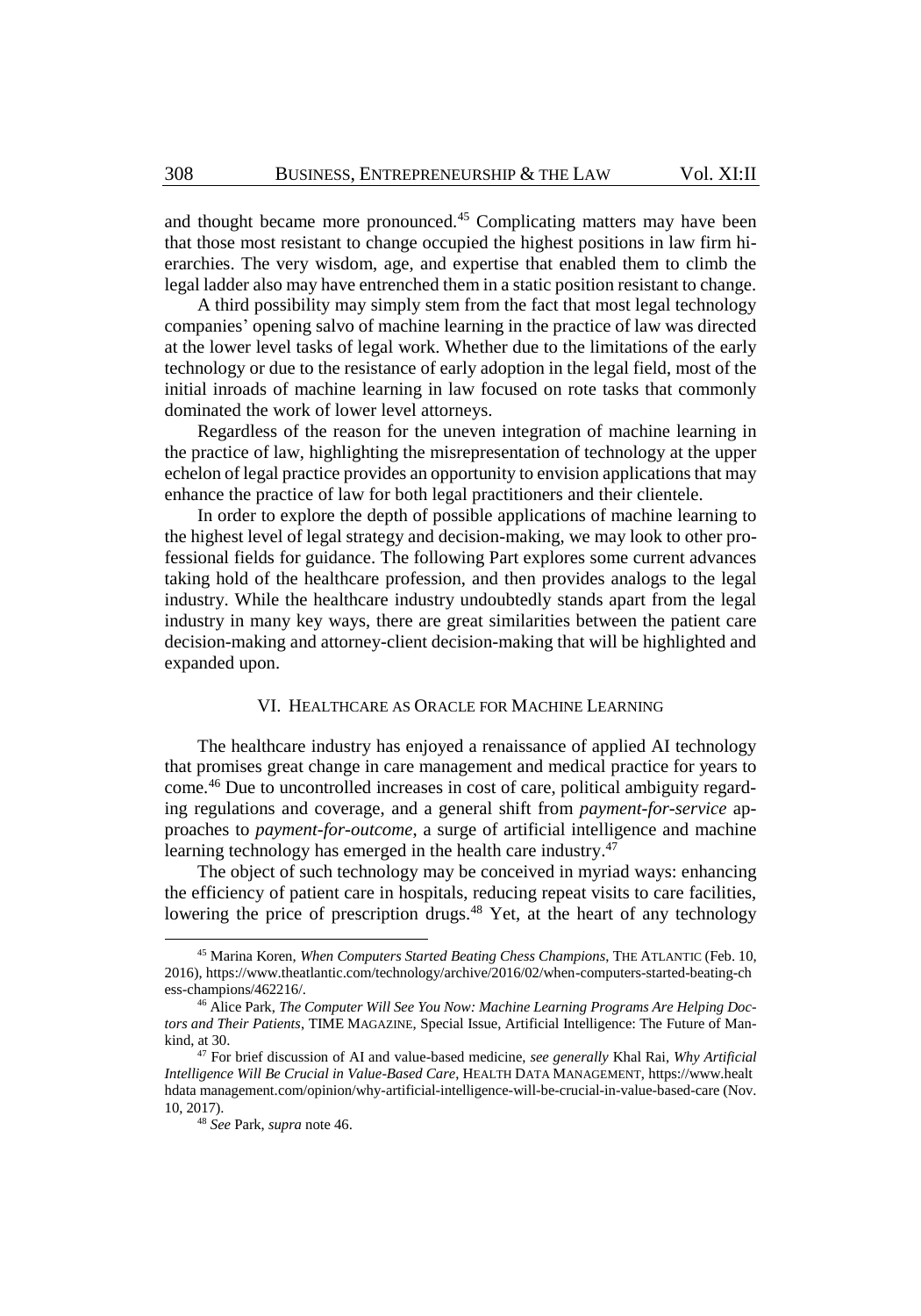within this market is the core goal of increasing the outcomes of medical care, while reducing cost.<sup>49</sup>

A host of artificial intelligence healthcare companies claim to provide such results, including start-ups such as Jvion<sup>50</sup> and Lumiata,  $51$  alongside larger players such as IBM's Watson.<sup>52</sup> For the purposes of the discussion that follows, I will examine one noteworthy start-up in detail—Raiven Healthcare.

Raiven Healthcare is a relatively new start-up in the healthcare industry that utilizes a distinctive machine-learning platform to optimize health outcomes while simultaneously lowering the cost of care.<sup>53</sup> Raiven will serve as an exemplar for this discussion for several reasons. First, it is unique among its competitors in that it validated its machine technology—the technology is clinically proven to enhance patient outcomes by 40% while lowering the cost of care by 40%,<sup>54</sup> which is particularly noteworthy in the current healthcare marketplace. Second, although Raiven is a relatively new start-up, it has already made inroads in the legal market. Raiven initiated a pilot study with at least one law firm to demonstrate the value of its machine learning platform at the upper level of legal strategy and decisionmaking.<sup>55</sup>

<span id="page-9-0"></span>With this in mind, I will now provide an example of how the Raiven platform works. Its software is designed to augment patient care decisions by providing a constantly updated range of treatment options that is optimized for both patient outcome *and* cost of care.<sup>56</sup> The process and effect of this platform may best be demonstrated by considering a brief example of a mental health patient seeking a physician's help for depression related ailment.<sup>57</sup>

Typically, when a doctor sees a patient, they compile as much information as possible in order to diagnose and treat the patient.<sup>58</sup> As such, the doctor may order a wide array of tests, ranging from simple tests such as blood pressure and temperature, to blood tests for hormone levels and CAT scans.<sup>59</sup> The doctor may submit the patient to an extensive number of tests to acquire data and decipher the

<sup>49</sup> *Id.*

<sup>50</sup> JVION, https://jvion.com (last visited Mar. 4, 2018).

<sup>51</sup> LUMIATA, [https://www.lumiata.com](https://www.lumiata.com/) (last visited Mar. 4, 2018).

<sup>52</sup> IBM WATSON, https://www.ibm.com/watson/ (last visited Mar. 4, 2018).

<sup>53</sup> RAIVEN HEALTHCARE, http://raivenhealth.com/solution/ (last visited Mar. 4, 2018).

<sup>54</sup> See *id.*, in which these results are discussed; *see also* Casey Bennett and Kris Hauser, *Artificial intelligence framework forsimulating clinical decision-making: A Markov decision process approach*, 57 ARTIFICIAL INTELLIGENCE MED. 9 (2013).

<sup>55</sup> I would like to disclose that I have served on the advisory board for this company during its short tenure. This service provided me with in-depth insight into the inner workings of the company, and, importantly, their intended application of technology to the legal market.

<sup>56</sup> *Our Solution*, RAIVEN HEALTHCARE, http://raivenhealth.com/solution/ (last visited Mar. 4, 2018).

<sup>57</sup> *Id.*

<sup>58</sup> *Id.*

<sup>59</sup> Kimberly Holland & Tim Jewell, *Getting a Physical Exam*, HEALTHLINE (May 2, 2017), https://www.healthline.com/health/getting-physical-examination.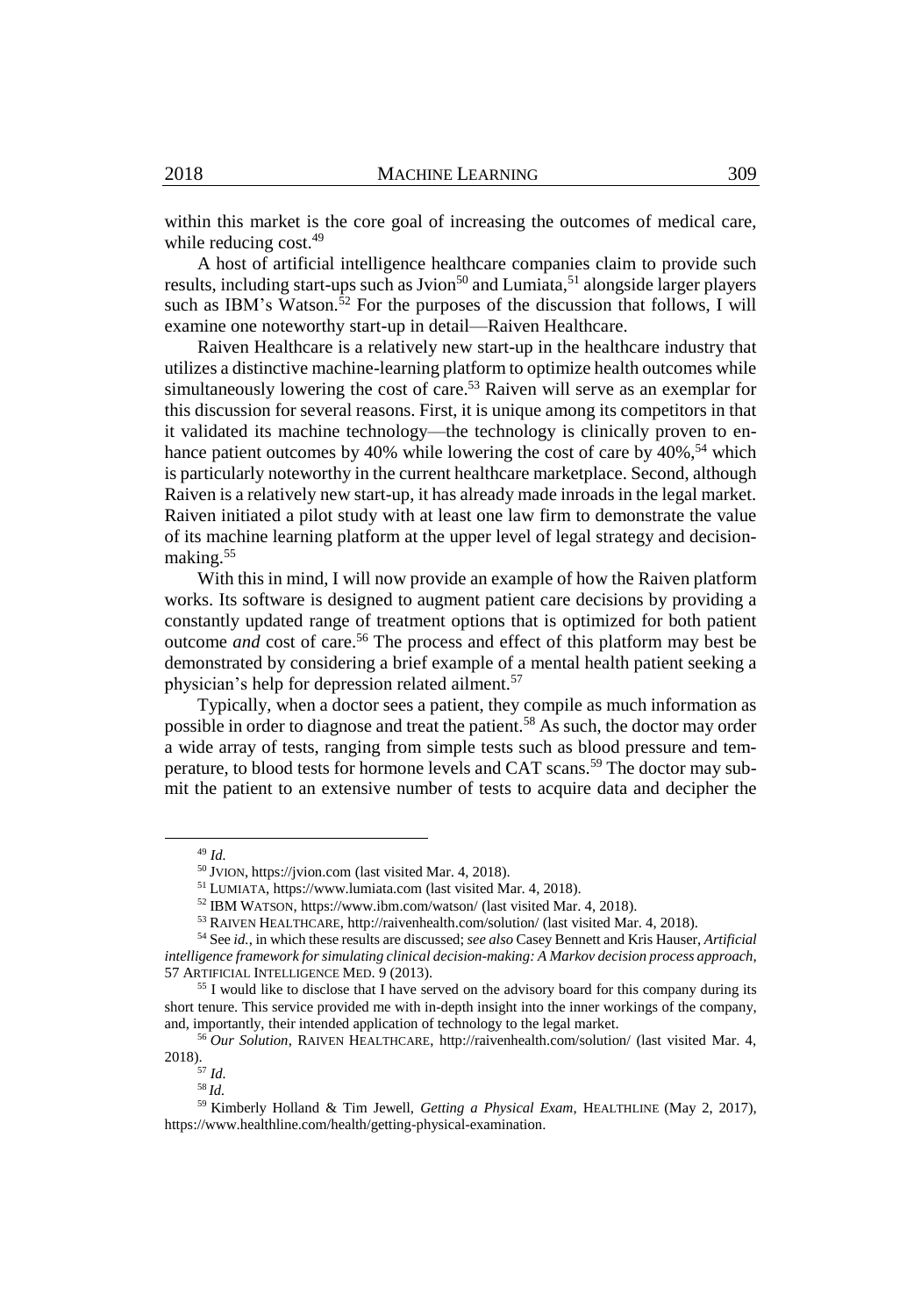patient's condition or ailment.<sup>60</sup> In addition to the discrete data acquired by traditional tests, the doctor also takes note of meaningful observations derived from the patient interview.<sup>61</sup> Examples of such observational data may include the patient's sleeplessness, their manner of speech, or observations of their mood, among other factors.<sup>62</sup>

Thereafter, the doctor would likely take into account all of this data to make a diagnosis, and then draw upon their expertise, wisdom, and all available outside research and data to prescribe a regimen of treatment for the patient.<sup>63</sup> Finally, the doctor would schedule periodic follow-up appointments with the patient in order to assess the progress of that treatment plan.<sup>64</sup>

In this scenario, the doctor's treatment decision would ideally reflect full consideration of all available information coupled with the doctor's expertise and experience.<sup>65</sup> However, regardless of the expertise of the physician, there may exist limitations that impede optimal decision-making.<sup>66</sup> For instance, increasingly burdensome caseloads coupled with shifting interpretations of the cost and effectiveness of treatment regimens may occasionally impair a doctor's ability to make an optimal decision for patient care.<sup>67</sup> Furthermore, while a physician's expertise is often built upon years of experience, education and intuition, the time-intensive establishment of expertise may unfortunately develop alongside a set of biases and heuristics that limit openness to new patterns of diagnosis or alternative regimens of treatment.<sup>68</sup> In short, doctors may become fixed to a set of treatment options despite the availability of new studies and treatments.

The Raiven platform is designed to augment physician decision-making by continuously and autonomously learning patterns of diagnoses and treatments while optimizing their outcomes alongside cost of care.<sup>69</sup> In the aforementioned example, all available patient data (including individual doctor observations) would be entered into the Raiven platform and compared against all prior available cases, as well as all available external data (including data regarding cost of

 $\overline{a}$ 

<sup>65</sup> *Id.*

<sup>60</sup> *Id.*

 $^{61}\,Id.$ 

<sup>62</sup> K. Jeffrey Miller, *Filling in for Another Doctor: 20 Questions to Ask Patients*, DYNAMIC CHIROPRACTIC (Oct. 21, 2012), http://www.dynamicchiropractic.com/mpacms/dc/article.php? id=56 177.

<sup>63</sup> Anders Baerheim, *The diagnostic process in general practice: has it a two-phase structure?*, 18 FAMILY PRACTICE 243 (2001), https://doi.org/10.1093/fampra/18.3.243.

<sup>64</sup> *Id.*

<sup>66</sup> *See* RAIVEN HEALTHCARE, *supra* note [56.](#page-9-0)

<sup>67</sup> Sandra G. Boodman, *Misdiagnosis is more common than drug errors or wrong-site surgery*, WASH. POST (May 6, 2013), https://www.washingtonpost.com/national/health-science/misdiagnosisis-more-common-than-drug-errors-or-wrong-site-surgery/2013/05/03/5d71a374-9af4-11e2-a941-a19 bce7af755\_ story.html?utm\_term=.10cd5222bb9d.

<sup>&</sup>lt;sup>68</sup> This limitation is certainly not unique to medicine, and the same may limitations may challenge any profession (law included) in which depth of expertise and specialization may conversely limit dynamism of practice.

<sup>69</sup> *See* RAIVEN HEALTHCARE, *supra* note [56.](#page-9-0)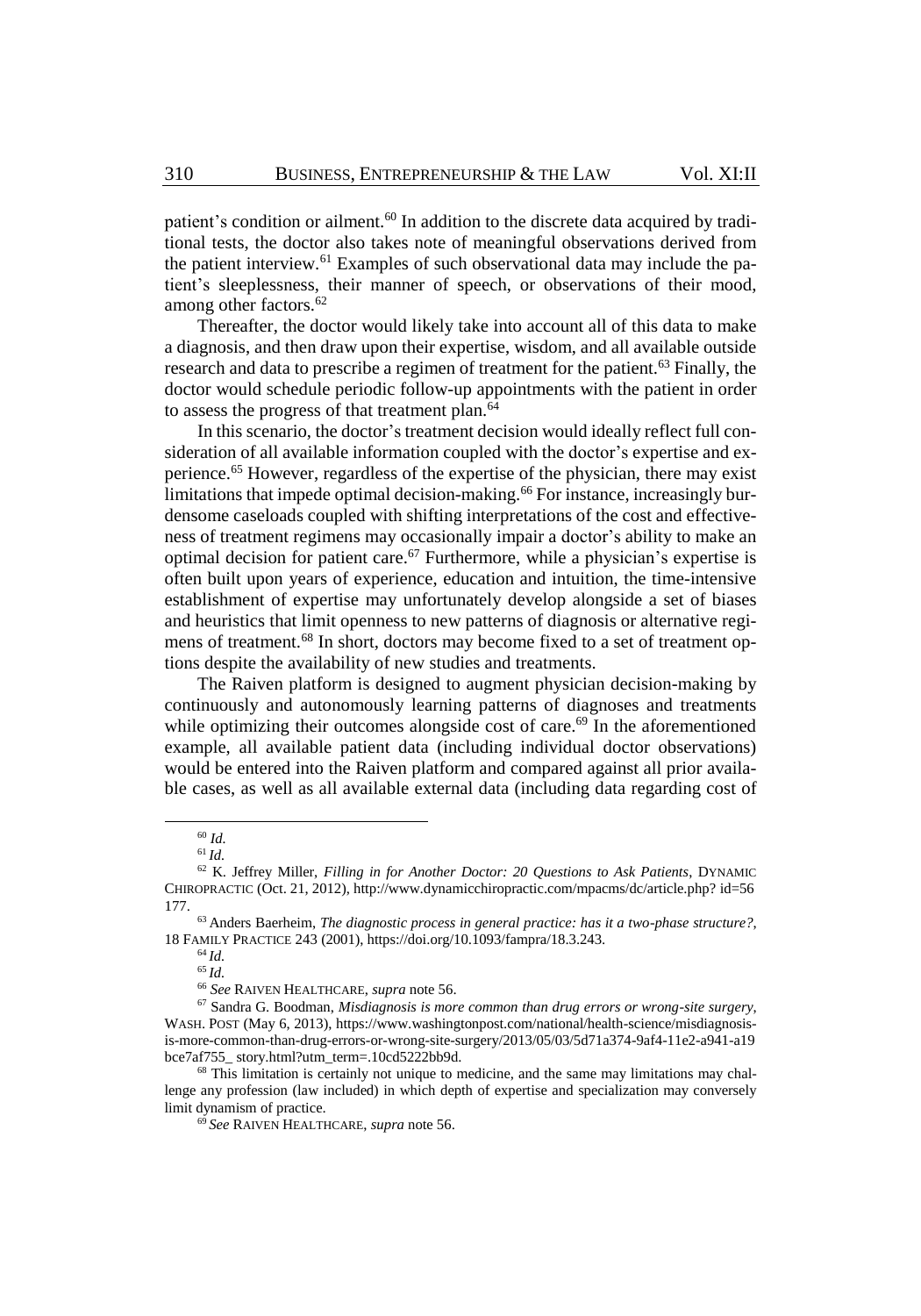care).<sup>70</sup> And as a machine learning platform, it can avoid any human bias or erroneous correlations that may impede the optimal proscription of care.

It bears noting that while this platform is designed to optimize patient treatment and cost of care, it is not intended to replace a physician.<sup>71</sup> Although it does independently learn and develop a continually-improving corpus of expertise, human judgment remains the final arbiter of treatment and the interface with patients.

#### VII. DISTINCTIVENESS OF MACHINE LEARNING IN MEDICINE

The brief description of Raiven above enables us to conclude that the Raiven platform differs from many of its AI and machine learning counterparts in distinct ways. First, and perhaps most importantly, it operates at the highest level of physician decision-making—the prescription of patient care. The machine learning platform not only augments the diagnosis of illness and *predicts* future patient consequences, it *prescribes* an optimal course of care. This distinction is of vital importance because this is arguably the most complex and critical aspect of physician decision-making. In other words, the irreplaceable human expertise of a physician is enhanced by a machine learning platform that learns alongside a physician and backs up his or her course of care.

Secondly, this machine learning platform provides dynamic rather than static recommendations. As such, the software analyzes not just the clusters of information available at the outset of the patient care, but continuously updates at each point of contact or interaction with the patient.<sup>72</sup> In other words, the specific *sequence* of care is the primary determinant of the effectiveness of outcome, not merely the static set of data any one point in time.<sup>73</sup>

Thirdly, and closely related to the second point, the model continuously integrates the cost of treatment into the equation.<sup>74</sup> This aspect of the model provides the physician with the ability the accurately balance the potential benefits of care

<sup>70</sup> *Id.*

<sup>71</sup> *Id.*

<sup>72</sup> *Id.*

<sup>&</sup>lt;sup>73</sup> To illustrate the importance of this feature, consider a patient who may be treated by three different options: internal medicine, individual talk therapy, or group therapy. Virtually any healthcare analytics company could provide some sort of recommendation given model with enough data points. However, very few models provide adaptive prescriptions at each point of contact along the engagement with the patient. For instance, there could be a very different success probability for group therapy if internal medicine was utilized as the first course of treatment. Similarly, one might imagine a varied probability of success in group therapy if individual therapy was undertaken in advance. Importantly, each of these permutations would likely also have a distinct impact upon the ultimate cost of care as well.

<sup>74</sup> Neel V. Patel, *Why Doctors Aren't Afraid of Better, More Efficient AI Diagnosing Cancer*, DAILY BEAST (Dec. 11, 2017, 9:00 AM), https://www.thedailybeast.com/why-doctors-arent-afraidof-better-more-efficient-ai-diagnosing-cancer.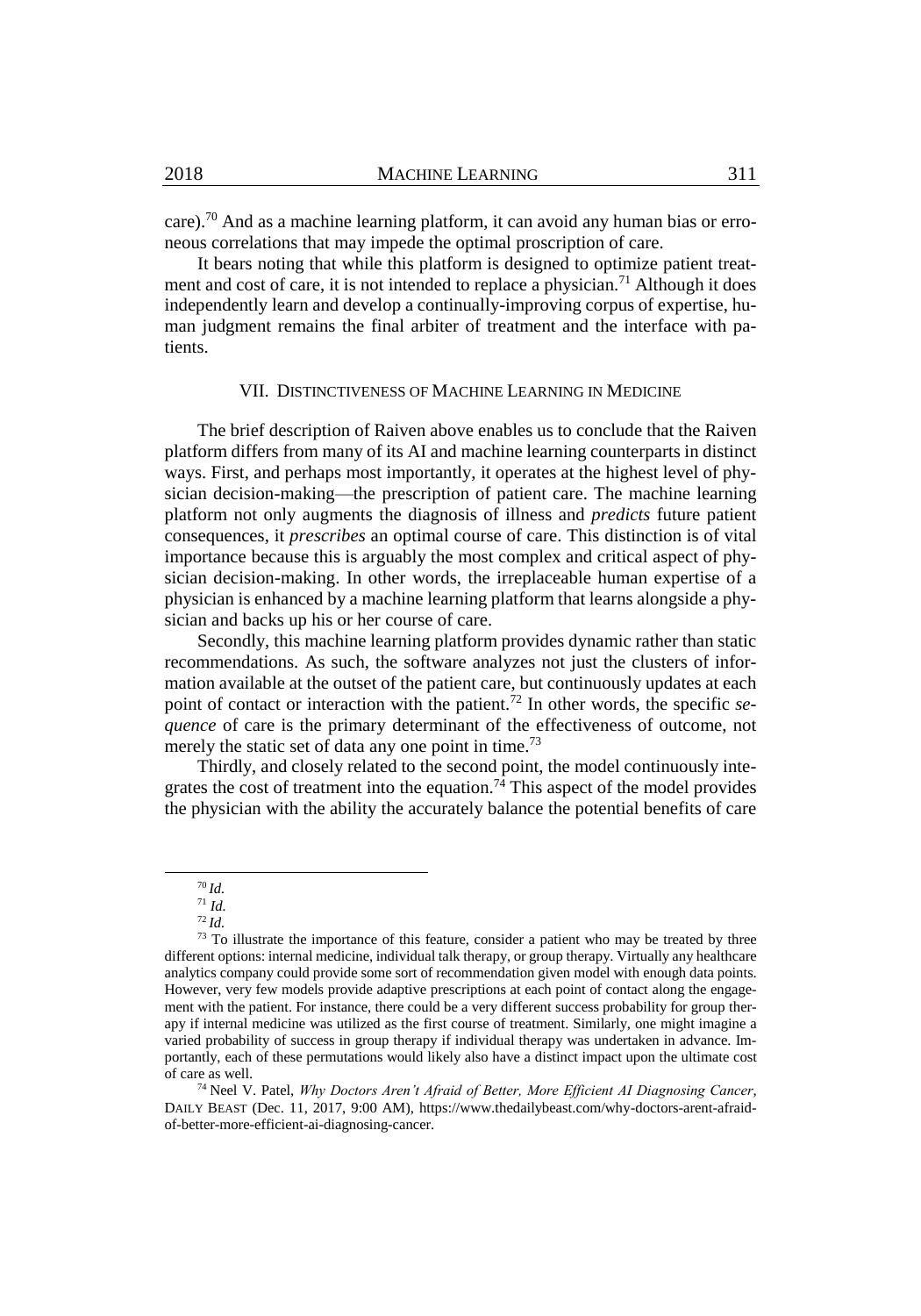options relative to cost.<sup>75</sup> Therefore, if two courses of care are roughly equal in their potential benefit to the patient given their specific circumstances, yet one costs significantly more the other, a doctor can confidently discuss such a recommendation with a patient based not upon anecdotal data, but upon bespoke analytical analysis.<sup>76</sup>

# VIII. MACHINE LEARNING OPPORTUNITIES IN LAW

The discussion of machine learning's distinctiveness in the healthcare industry above provides meaningful, though admittedly imperfect, analog to the practice of law.<sup>77</sup> An attorney's advice to a client bears some similarity to a physician's prescription of care in that they both reflect the application of time-honed expertise and education to massive amounts of imperfect data—in essence they represent the highest level of decision-making and strategy in their respective fields.

Likewise, the outcome of a professional engagement with a legal client or medical patient is determined by a dynamic sequence of decisions and events. For instance, in a jury trial, a plea of not guilty may be interpreted differently by a jury if the client originally plead guilty, just as chemo therapy may have a different outcome for a cancer patient if it is preceded by radiation therapy.

Finally, the importance of cost to either course of treatment or strategy of legal representation is paramount. These aggregate costs of medical care or legal representation require dynamic analysis of an entire sequence of decisions rather than the static analysis of any one decision in a vacuum.

Physicians and lawyers must communicate complex, often abstruse, information and reasoning to their constituents while managing their expectations. There exists a clear asymmetry of expertise between both doctor and patient, and lawyer and client. As such, any tool that enhances strategic decision-making provides critical aid to client engagement.

With these similarities in mind, I will now illustrate four hypothetical applications of machine learning to the upper echelon of legal decision-making and strategy development.<sup>78</sup> Specifically, I will describe how such models may en-

<sup>75</sup> Kyree Leary, *AI Can Diagnose Heart Disease and Lung Cancer More Accurately Than Doctors*, FUTURISM (Jan 3. 2018), https://futurism.com/ai-diagnose-heart-disease-lung-cancer-more-accurately-doctors/.

<sup>76</sup> *Id.* 

 $^{77}$  The differences between healthcare and law are immense, ranging from the differing regulatory environment, the degree of consequence (life and death versus determination of legal rights and responsibilities), and notions of access to care and cost of care (there exists legal representation insurance, but it is relatively unknown). *See, e.g.*, Mila Araujo, *Legal Insurance Plans*, THE BALANCE (Sept. 20, 2017), https://www.thebalance.com/legal-insurance-guide-3990192. However, the core of the physician advise and decision-making process may be seen as analog to the central decision-making and strategy development process in the upper echelons of the legal profession, and that serves as the focus for the remainder of this article.

<sup>78</sup> *See generally* Part X.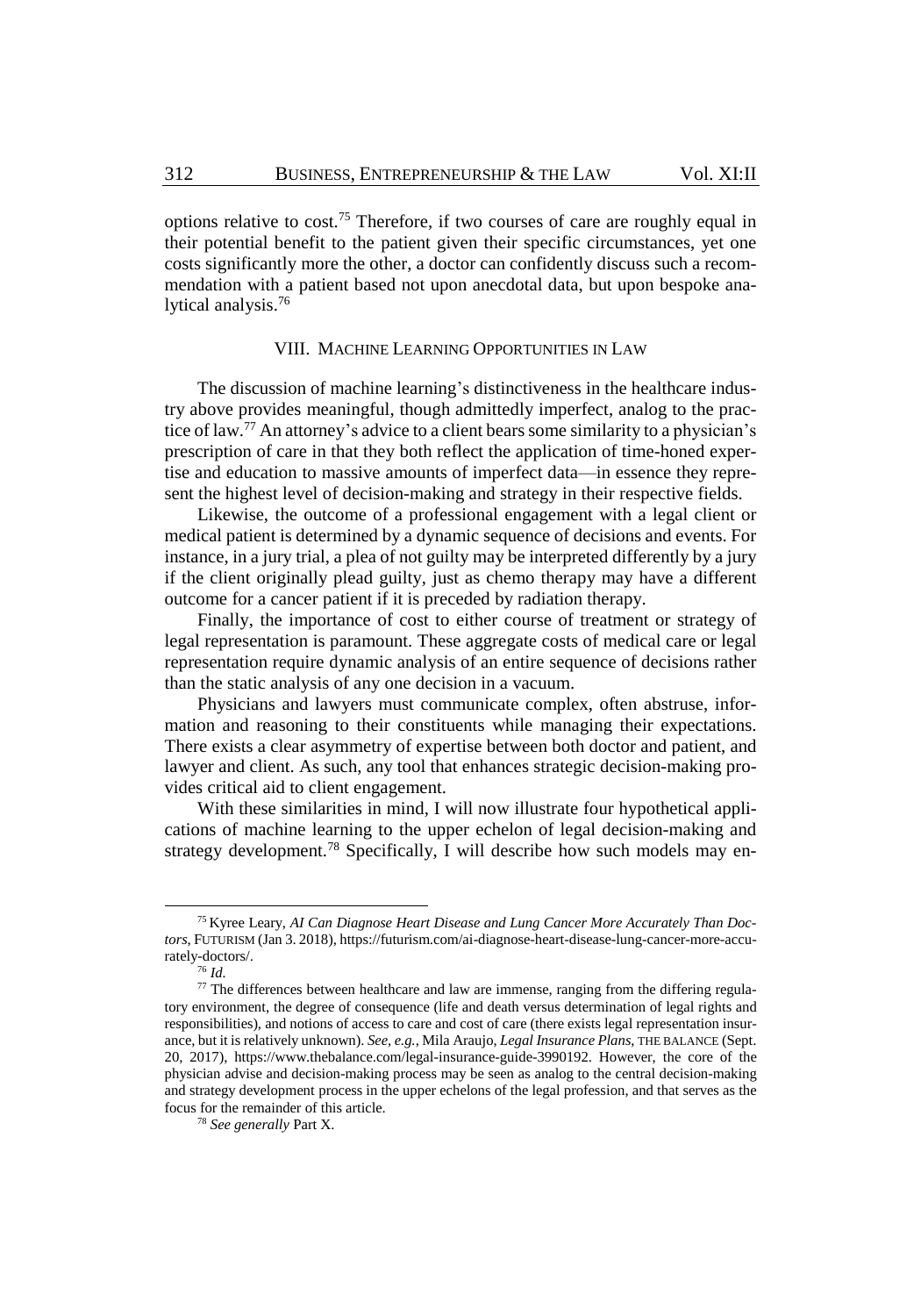hance the hiring process for lateral attorneys, followed by a description of machine learning's potential role in litigation matters. Drawing upon the litigation model, I will examine the dynamic nature in which internal legal costs can be predicted and optimized. Finally, I will describe how machine learning can enhance client matter staffing, law-firm pyramid optimization, and ultimately serve as an umbrella technology for effectively managing the integration of other technologies.

#### <span id="page-13-0"></span>*A. Effective Hiring of Lateral Attorneys*

A wealth of data exists pertaining to the hiring of freshly minted JDs. In addition to data compiled by law firms, information is also compiled by individual law schools, state and local bar associations, and the ABA.<sup>79</sup> However, the calculus surrounding the effective hiring of lateral attorneys remains murky and quite firm-specific.<sup>80</sup> Lateral attorneys presumably come to a new firm bearing "gifts," either in the form of a book of business or in a demonstrated level of expertise that either fills a gap in the law firm's portfolio of services or complements already-existing competencies. However, the ability to effectively vet lateral candidates and determine their short and long-term payoff remains a challenge for many firms.<sup>81</sup> Recent studies show that approximately 50% of lateral hires fail within their first five years, and the cost of a failed lateral partner can be as much as 200-400% of their compensation.<sup>82</sup>

Until relatively recently, a prospective lateral attorney's book of business may have been considered the primary determinant of his or her value in transferring. Yet law firms may now be coming more cognizant of the fact that a book of business does not always transfer linearly to an attorney's new home.<sup>83</sup> Law firms have also become more data driven, a fact that has led firms to collect data regarding a wide range of information.<sup>84</sup>

Firms typically collect a wealth of information that one might intuitively believe contributes to a successful lateral hire. In addition to traditional demographic, educational, and experiential background information, firms also collect information on prior billings and clientele. This information may be classified in greater detail than in the past, delineating billable hours, collections, portable

<sup>79</sup> Michael Magasin & Jeffrey Schieberl, *What You Need to Know about Attorneys' Fees,* 8 GRAZIADIO BUS. REV. (2005), https://gbr.pepperdine.edu/2010/08/what-you-need-to-know-about-attorneys-fees/.

<sup>80</sup> *See* Scott Flaherty, *Hiring Misfires Show Need for Tougher Law Firm Vetting*, THE AMERICAN LAWYER, https://www.law.com/americanlawyer/almID/1202791035483/?slreturn=20180 502153828 (June, 23, 2017).

<sup>81</sup> *See id.* 

<sup>82</sup> *Id.* 

<sup>83</sup> *Id.*

<sup>84</sup> *See* Jeff Pfeifer, *The Data-Driven Lawyer and the Future of Legal Technology*, LAW TECHNOLOGY TODAY, http://www.lawtechnologytoday.org/2018/01/the-data-driven-lawyer/ (Jan. 15, 2018).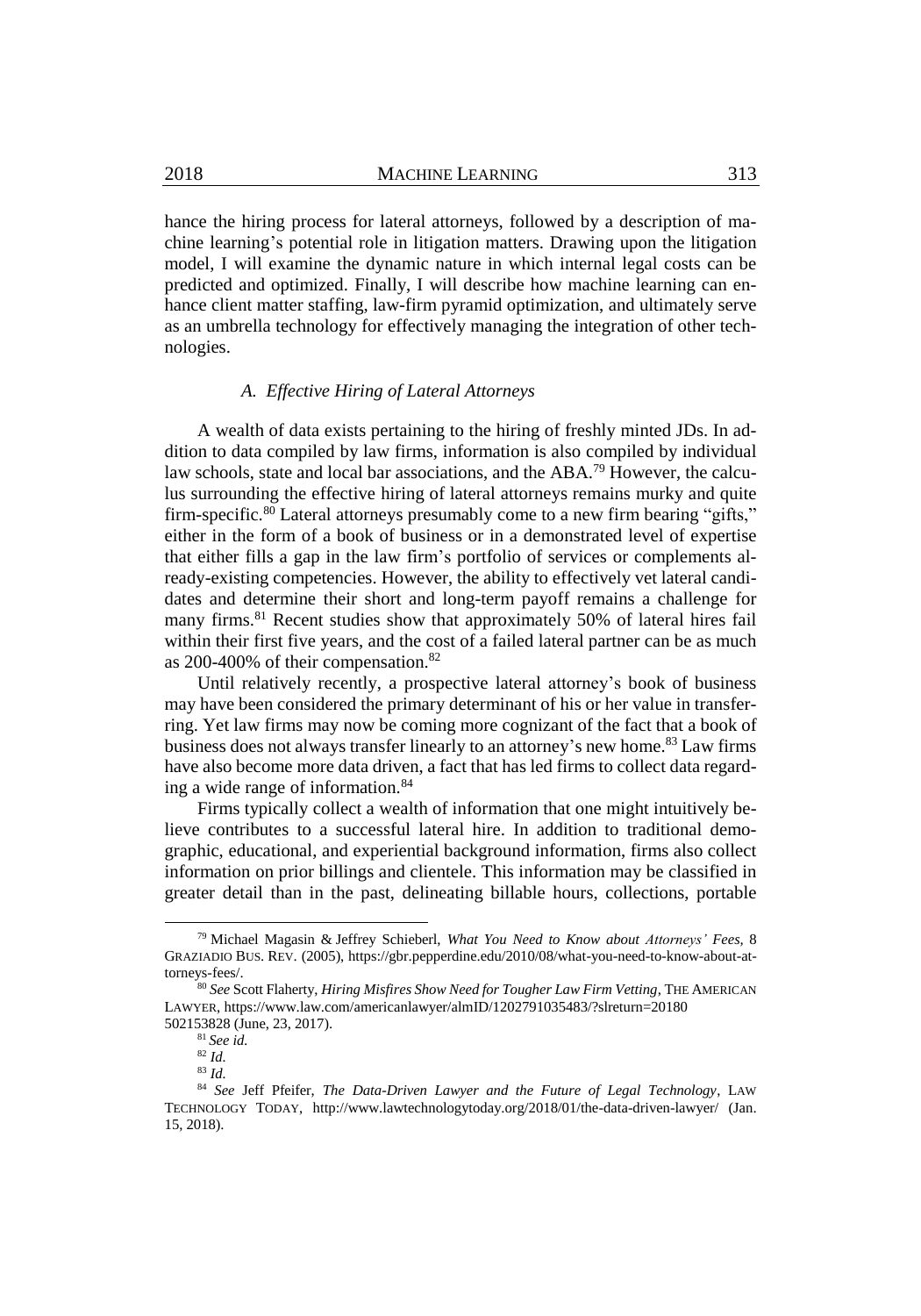business, numbers and sizes of major clients, contingency fee matter collectables, hours worked, and compensation numbers. Data of this kind may be collected for some period of years prior to lateral consideration, and similarly, such data may be tracked indefinitely after the individual is hired. As one might imagine, an attorney's initial financial impact may differ markedly from their long-term impact.<sup>85</sup>

Machine learning platforms can identify not only the most meaningful determinants of effective hires over time, but they can also identify clusters of related data that together contribute to effective lateral performance.<sup>86</sup> While law firms may have traditionally considered billing history and collections to be primary determinants of lateral success, perhaps those numbers vary given the number and size of the portable clients that the lateral brings with them.

In addition, perhaps other nuances of the data may emerge that would be difficult for traditional analytical methods to uncover. For instance, consider the possibility that the hiring firm knew that clients of lateral attorneys were 80% more likely to stay with their attorney through the transition to a new firm when they were the attorney of record for at least four years with aggregate average billings of at least 400 hours. This sole piece of analysis enables hiring attorneys to analyze a lateral's book of business in an entirely new light.

Perhaps even more important than merely identifying such deep data connections is the capacity of machine learning platforms to continually interpret such data and to advance a corpus of knowledge regarding lateral hires over time.

#### *B. Litigation*

Litigation matters run a wide gamut in terms of their complexity, duration, and capacity to be modeled by even the most advanced computational systems.<sup>87</sup> Somewhere in between mundane misdemeanor trials and massive multinational disputes lies a host of litigation matters that may hold promise for the applications of machine learning.

As a brief example, consider the case of a simple family law matter: a divorce case in which the determination of custody and spousal support are the two main issues.

<sup>&</sup>lt;sup>85</sup> Some fields of law may be more prone to portable books of business than others, and some contingency fee-based matters may take a period of years to fully utilize the anticipated revenues. *See also* Magasin & Jeffrey, *supra* not[e 79.](#page-13-0)

<sup>86</sup> For example, in one pilot study, Raiven's machine learning platform was able to predict aboveaverage performing attorneys with over 80% accuracy. This prediction was based upon the interactions between a host of criterion, including law school attended (and rank), clerkships, geographic location, practice group, prior years of experience, partnership status, prior billings, prior fees collected, as well as host of other variables. Se[e www.Raivenlegal.com.](http://www.raivenlegal.com/) 

<sup>&</sup>lt;sup>87</sup> For example, traffic court trials may possess fewer criterion for disposition than an international patent dispute, and therefore the former may potentially be easier to model and predict than the latter.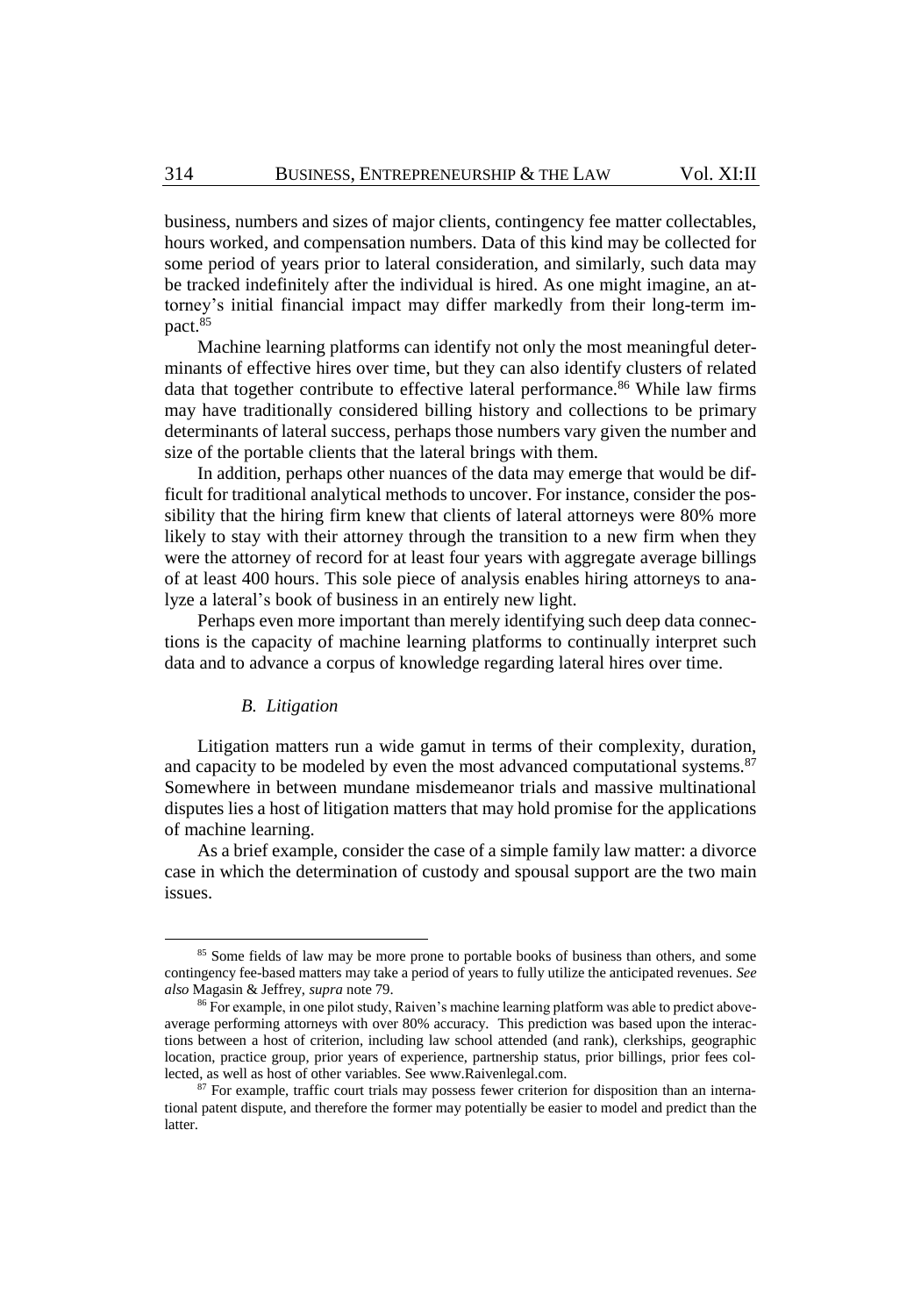At the initial intake interview, a client provides the attorney with a wealth of information regarding her case. As the attorney considers this information, he likely draws upon his past experience and expertise in order to highlight the most relevant aspects of the case. For instance, the attorney may feel that the most important aspects of her case are that she has three children under the age of ten, holds a steady full-time job, and has an amicable relationship with her spouse. From this information, the attorney might make an initial prediction of the most likely outcome of the case, provide the client with a reasonable estimate of costs, and develop a strategy for pursuing the client's objectives. He would likely change his strategy and predictions as the case unfolds and would reassess them at each critical phase of the case.

In the scenario described above, a machine learning platform would work alongside an attorney by providing an integrated analysis of all relevant data from the attorney's(and colleague's) prior casesin order to provide detailed predictions of case outcome and cost (see Figure 1 below).

To demonstrate the capabilities of machine learning further, consider the family law hypothetical above (depicted in Figure 1) which shows the initially favorable set of predictions. Based upon the information provided by the client at the outset of the case, she may be expected to receive \$2,400/month in support along with reasonable expectation of sole custody.

However, after the divorce action is filed and the discovery phase begins, new facts emerge that change the analysis. Perhaps the husband provides evidence that casts doubt upon the wife's job stability, as well as allegations of spousal abuse. As new information comes to light, the estimations of custody outcome and spousal support change dramatically (see the area shaded in light grey). As the case unfolds, the machine learning platform could constantly update to integrate any pertinent data point chosen by the attorney.

Importantly, the analysis may also uncover salient data points that the attorney may not have been previously aware of. For example, perhaps an attorney has been overly focused upon the annual salary of a spouse in determining spousal support awards, but the machine learning platform determines that consistency of employment (i.e., holding a job for over two years) plays a significantly greater role in determining such awards. This revelation, among countless others, would likely emerge with continually greater precision as the machine learning platform digests more data and learns more patterns and relationships.<sup>88</sup>

<sup>88</sup> For an excellent explanation of machine learning's potential application to employment law, see Surden, *supra* note [1.](#page-2-0)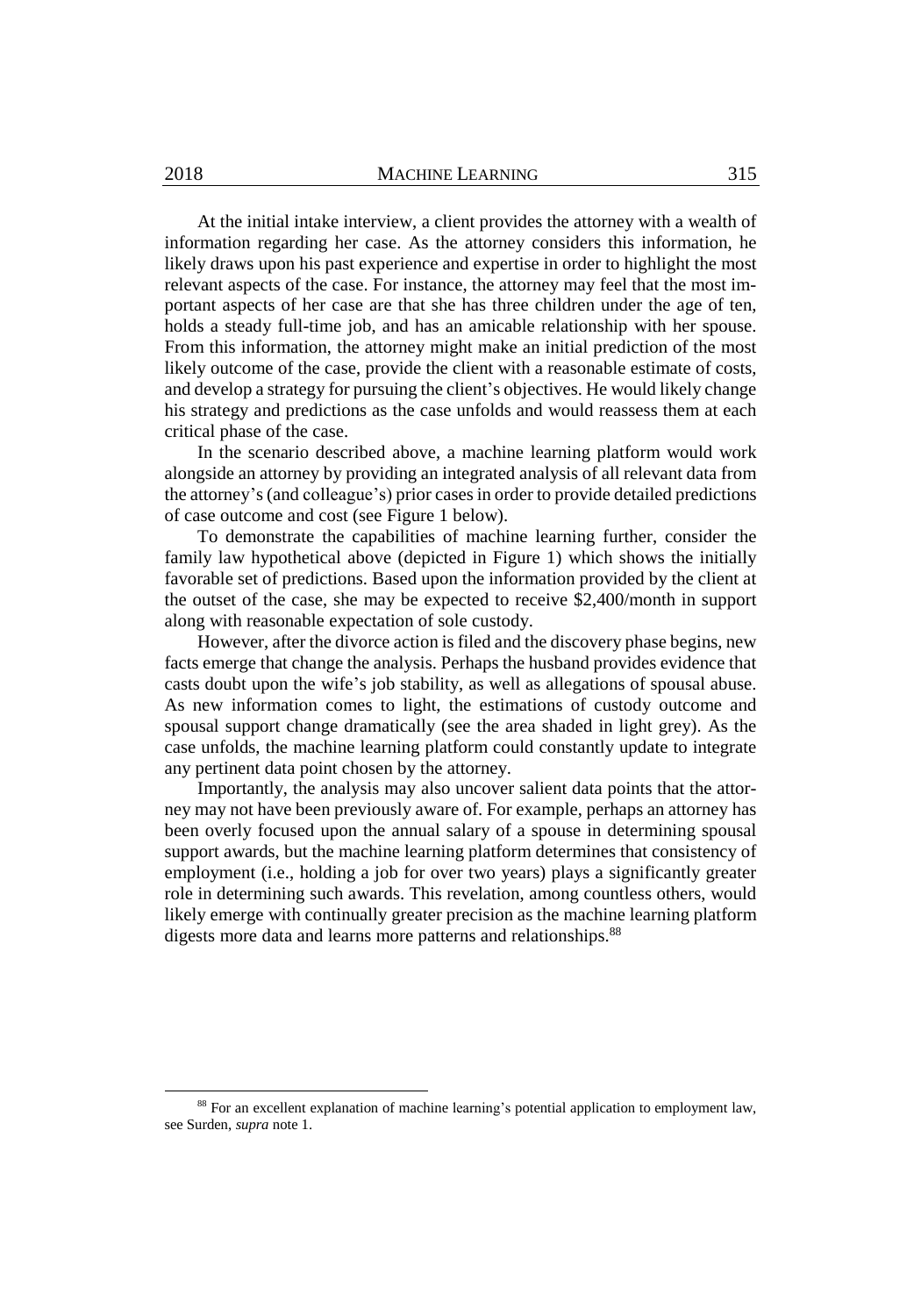

**Figure 1: Three variable outcomes of a hypothetical divorce case**<sup>89</sup>

#### *C. Continuous Cost Optimization and Client Management*

In addition to the prediction of vital case outcomes, machine learning software possesses the potential to integrate estimations of legal costs.<sup>90</sup> Importantly, these predictions may be determined not only from all available data within the firm, but also from aggregate industry-wide data compiled by outside sources. Industry-wide legal cost estimates are now widely available to clients from data aggregation services, however those may provide limited specificity with which

<sup>&</sup>lt;sup>89</sup> Taken together these three charts illustrate three critical outcomes in a generic divorce case. The shaded areas represent different phases in the case in which strategic decisions may be made based upon the combined outcomes of these variables.

<sup>90</sup> *See, e.g.*, *TyMetrix*, WOLTERS KLUWER, http://www.wkelmsolutions.com/products/T360 (last visited Mar. 11, 2018).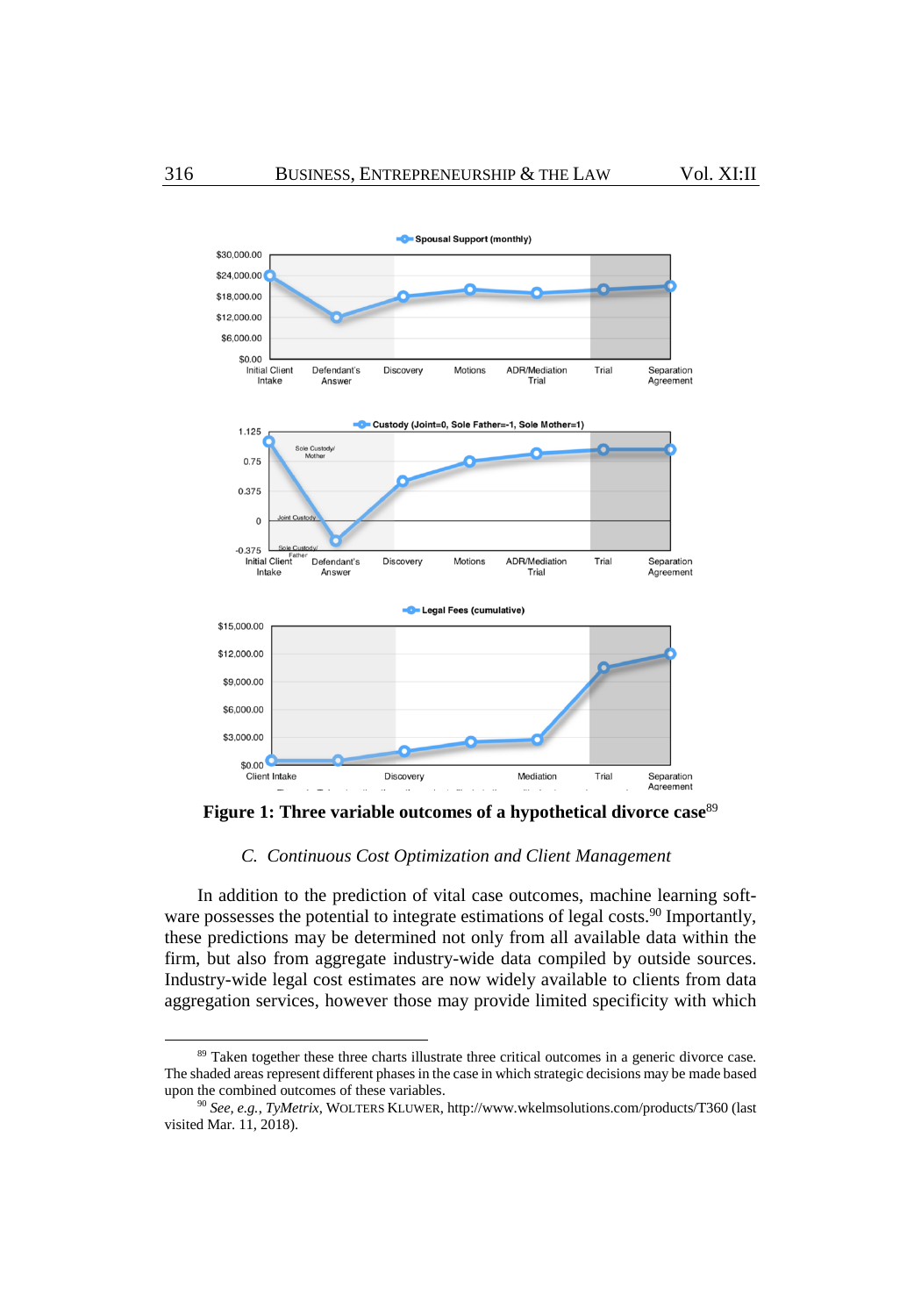to match the nuances of a client's specific case.<sup>91</sup> In other words, the going rate for a certain type of business acquisition does little to help a firm estimate its own potential legal fees for the specific acquisition being contemplated by the client.

By contrast, internal data generated by a law firm may provide the most detailed assessments of legal costs, which may be precisely matched to the specific details of the matter at hand. An effective machine learning platform may enable law firms to predict internal costs of matter management on the level of the overall firm, each individual branch, or each practice group. This results in a much more precise estimate than external estimates and provides law firms the ability to confidently predict, manage and control their internal cost of engagement.<sup>92</sup>

As a simple example, compare the information revealed by each of the three charts depicted in Table 1 at the time the case would go to trial. Even a cursory evaluation of this data suggests that the client is about to enter a phase of the case in which the costs will dramatically increase. Importantly, the client can also tell that going to trial is likely to generate little if any change in the outcome of the case (in terms of spousal support and custody). As such, the client may be more willing to reach a settlement agreement at this time rather than go to trial. While attorneys frequently counsel their clients regarding such situations based upon their own experience, the continuously updated output of machine learning platforms provides precise estimates rather than anecdotal data. Furthermore, this proscriptive output arms attorneys with a powerful tool for managing client expectations with regard to outcomes of the engagement.

In sum, several distinct implications emerge from this cost prediction capacity. First, attorneys may manage client expectations with precise data generated from their own firm's past matter management.<sup>93</sup> This point takes on particular power considering that clients are increasingly armed with industry-wide aggregate billing estimates provided by firms that scour all available data from law firms and in-house counsel. While clients may have access to industry-wide averages for client matters, a firm possessing a machine learning platform that can continually optimize costs and adaptively manage expectations on a client's specific case stands apart. $94$ 

In addition, adaptive cost prediction provides firms with greater ability to effectively profit from flat fee arrangements. Being able to effectively predict billable hours and legal costs from firm-specific data rather than industry-wide averages may enable attorneys to confidently price services in a manner that may both land new clients and ensure profitable client matter engagements.

<sup>91</sup> *Id.*

<sup>92</sup> For a survey of current applications of machine learning to the legal industry, see *Lawyers and Robots? Conversations Around The Future Of The Legal Industry*, LEXISNEXIS (Jan. 2017), http://www. lexisnexis.co.uk/pdf/lawyers-and-robots.pdf.

<sup>93</sup> *See* Surden, *supra* note [1,](#page-2-0) at 102.

<sup>94</sup> *See generally* Remus & Levy, *supra* not[e 1.](#page-2-0)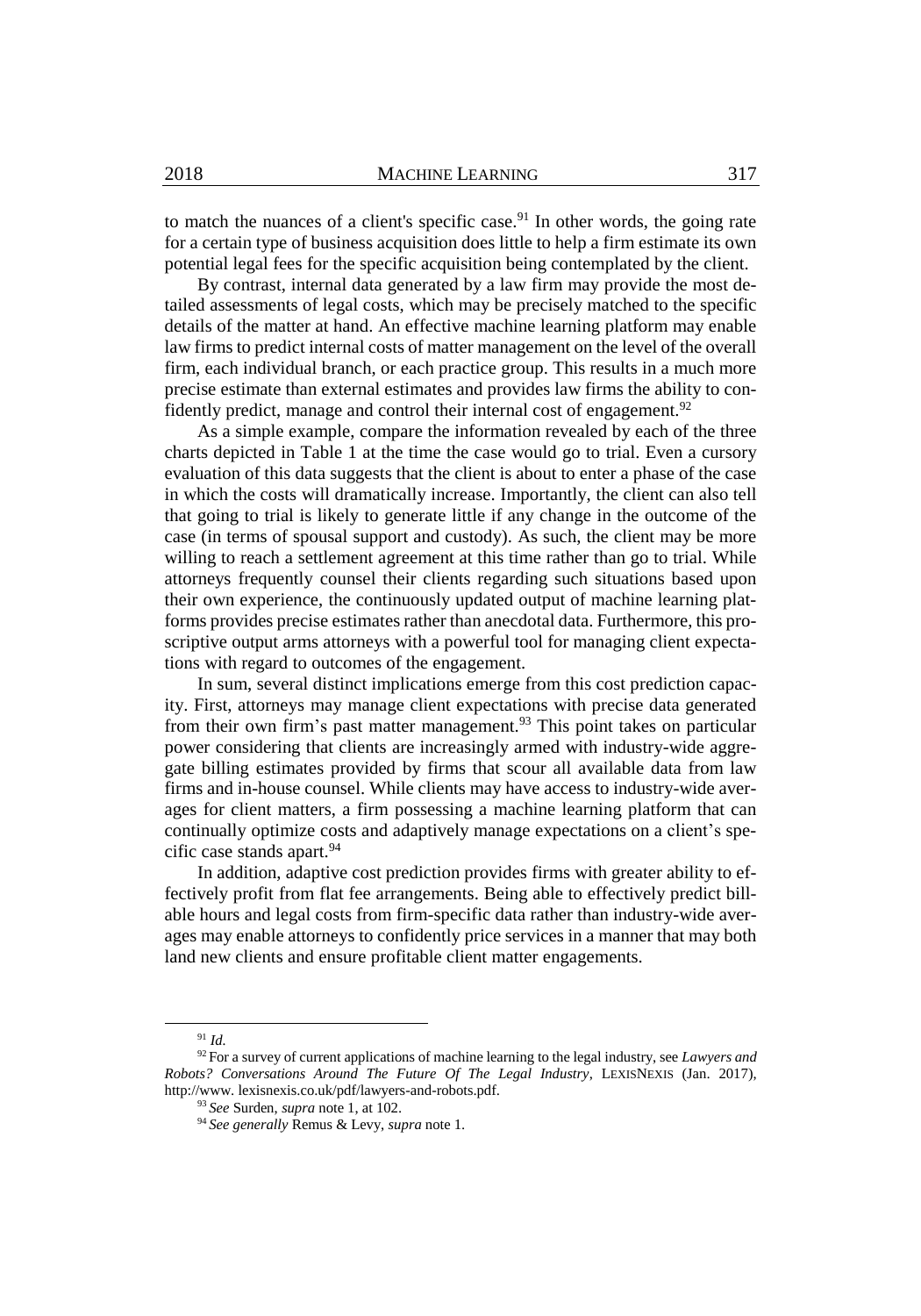### *D. Umbrella Technology for the Perfectly Leveraged Pyramid*

Perhaps the most powerful potential application of machine learning lies in the ability to augment law firm leaders' design and management of the law firm pyramid. A mere combination of the aforementioned optimization of hiring, costs, and critical legal decision-making may make this appear intuitive. Yet machine learning software's potential extends far beyond these essential tasks to the highest level of firm management, including extending to the organization of all complimentary legal assets and to the preservation of legal expertise and reputation.

Much of a law firm's success rests upon its ability to properly leverage its legal professionals and staff in an optimal pyramid to serve their current and future clientele.<sup>95</sup> When a pyramid is leveraged too highly, the salaries of underutilized associates may cut into profits. When leveraged too narrowly, the firm lacks the needed associates to address current and future demand, which ultimately limits billables and revenue.

The ideal formula for maximizing this pyramid varies from firm to firm, and is complicated by a host of factors, including the diversity of practice groups, the number and location of firm branches, and the integration of time (and cost) saving technologies such as those mentioned in prior sections of this article. Importantly, one of the key reasons that machine learning may impact the highest level of legal management so profoundly is because it possesses the potential to become an *umbrella* technology—a technology that not only enhances the integration of a firm's human resources, but also all available technological aids that either augment or replace human activity (including task-related AI software such as legal research and discovery).

This would especially be true for large, multi-branch law firms handling complex legal matters. When a law firm allocates resources for a large client engagement (whether it be transactional or litigation-based), it faces the tasks of not only making sure the matter is staffed with enough attorneys, but also of doing so in a cost-effective manner that yields them both an optimal legal outcome and optimal profits.

Doing so may entail integrating the proper size, shape, and constitution of the pyramid of staff and resources devoted to the matter across the entire firm. Typically, this would consist of the optimal mix of partners at the top of the pyramid, and senior, mid-level, and junior attorneys filling out the lower levels of the pyramid. Included in such considerations may be ancillary staff, such as paralegals, administrative support, and technical staff. Furthermore, the threshold points at which it becomes more effective to accomplish a task with human capital rather

<sup>&</sup>lt;sup>95</sup> The law firm pyramid refers to the triangular organizational structure of law firms in which upper management and partners reside at the pinnacle, and increasingly wide layers of senior, midlevel and junior associates lay beneath. Beneath the junior attorneys lay legal staff such as contract attorneys, paralegals, and administrative staff. Leverage refers to the ratio of junior associates reporting to each partner.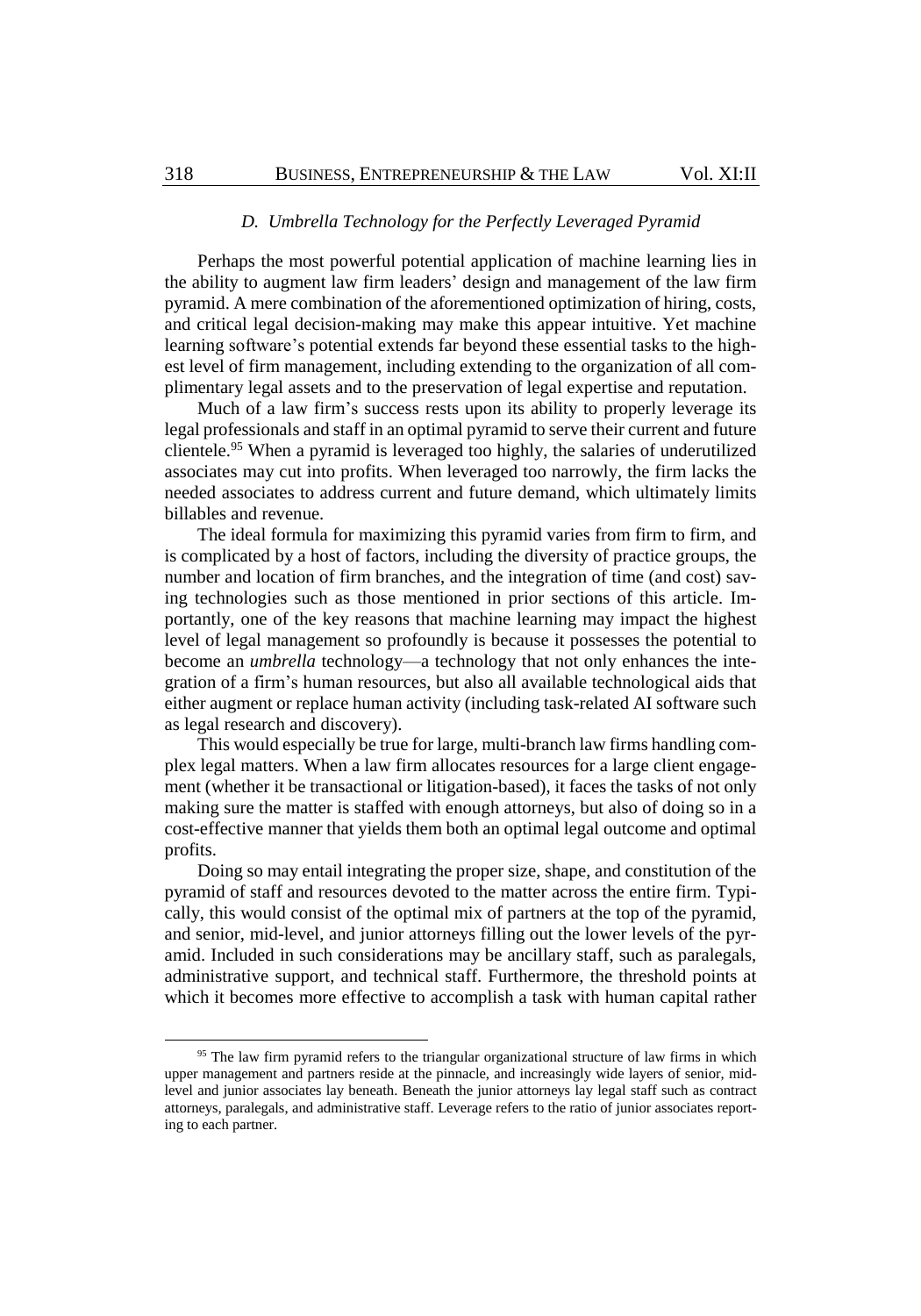than via technological means (i.e. discovery) may be discerned and integrated into the model. Finally, adding even more complexity to such analysis may be the prospect of utilizing slack resources available at smaller market branches of a law firm where attorneys charge lower billables for completing the same matters and tasks.

Integrating these various considerations is common among law firm leaders, yet the most optimal organization of firm resources may be beyond the scope of even the most experienced and knowledgeable legal professionals.

Just as machine learning may augment the individual legal decision-making of senior attorneys in their practice, it may similarly serve managing partners as a tool to optimize leverage at the firm. And in a manner similar to legal decisionmaking, the software could continuously learn from the decisions made by managing partners and ceaselessly perfect its ability to provide advice in this regard.

#### IX. ETERNAL LEGAL ACUMEN—A PERMANENT COMPETITIVE ADVANTAGE

The aforementioned applications of machine learning to the upper echelons of legal decision-making represent merely a sample of its potential, yet one key implication underlying all such applications is the fact that machine learning platforms *permanently capture* the hard-earned wisdom of law firm leaders and experts.

This point cannot be stressed enough: law firms' reputations are undoubtedly their most valuable asset, and that reputation rests upon the wisdom and expertise of their partners. Over time, the composition of a firm's partnership invariably changes, and with it changes the composition of competencies and skill-sets that guide the firm. The traditional apprenticeship law firm model attempts to capture the partners' expertise through the training and tutelage of junior attorneys. This business model is ostensibly designed to continuously preserve senior partners' expertise and transfer that expertise to subsequent generations of attorneys. This model has served the legal profession ably over time, but by any reasonable estimation, the transfer of legal acumen among generations is not clean, linear, or predictable—especially within an individual law firm.

Machine learning platforms promise to memorialize the legal decisions of law firm leaders in perpetuity; a platform that continuously learns from their masterstrokes and follies alike, and ultimately produces a reservoir of institutionalized expertise. This cache of wisdom and expertise may eventually provide law firms with a permanently sustainable competitive advantage among peers.

This permanent capture of legal wisdom and institutionalization of attorney expertise promises to change the long-standing conception of law firms. Instead of viewing a firm as a temporary clustering of legal minds aligned to serve their current clientele base, firms may start being viewed as the house in which the minds of current and previous famed legal experts live on for time immemorial. As such, law firms might become known for being the firm in which the expertise